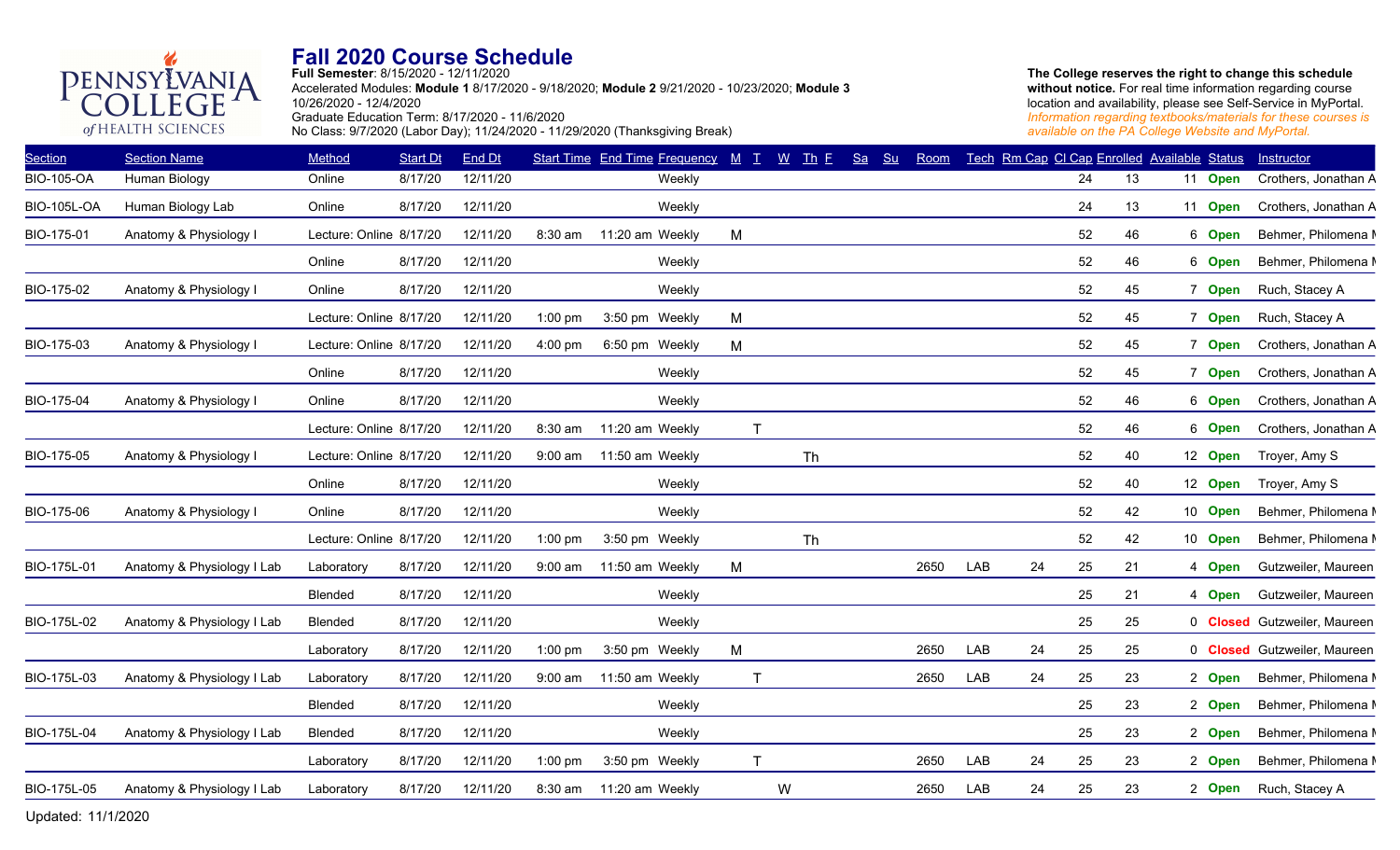**Full Semester**: 8/15/2020 - 12/11/2020 Accelerated Modules: **Module 1** 8/17/2020 - 9/18/2020; **Module 2** 9/21/2020 - 10/23/2020; **Module 3** 10/26/2020 - 12/4/2020

PENNSYLVANIA Graduate Education Term: 8/17/2020 - 11/6/2020

GE

of HEALTH SCIENCES

No Class: 9/7/2020 (Labor Day); 11/24/2020 - 11/29/2020 (Thanksgiving Break)

| <b>Section</b> | <b>Section Name</b>         | Method                  | <b>Start Dt</b> | End Dt   |           | Start Time End Time Frequency M T |             | $\underline{W}$ Th E |           | Sa<br>Su | Room |     |    |    | Tech Rm Cap CI Cap Enrolled Available Status |        | Instructor                 |
|----------------|-----------------------------|-------------------------|-----------------|----------|-----------|-----------------------------------|-------------|----------------------|-----------|----------|------|-----|----|----|----------------------------------------------|--------|----------------------------|
| BIO-175L-05    |                             | Blended                 | 8/17/20         | 12/11/20 |           | Weekly                            |             |                      |           |          |      |     |    | 25 | 23                                           | 2 Open | Ruch, Stacey A             |
| BIO-175L-06    | Anatomy & Physiology I Lab  | Blended                 | 8/17/20         | 12/11/20 |           | Weekly                            |             |                      |           |          |      |     |    | 25 | 22                                           | 3 Open | Ruch, Stacey A             |
|                |                             | Laboratory              | 8/17/20         | 12/11/20 | 12:30 pm  | 3:20 pm Weekly                    |             | W                    |           |          | 2650 | LAB | 24 | 25 | 22                                           | 3 Open | Ruch, Stacey A             |
| BIO-175L-07    | Anatomy & Physiology I Lab  | Laboratory              | 8/17/20         | 12/11/20 | 8:30 am   | 11:30 am Weekly                   |             |                      | Th        |          | 2650 | LAB | 24 | 25 | 19                                           | 6 Open | Crothers, Jonathan A       |
|                |                             | Blended                 | 8/17/20         | 12/11/20 |           | Weekly                            |             |                      |           |          |      |     |    | 25 | 19                                           | 6 Open | Crothers, Jonathan A       |
| BIO-175L-08    | Anatomy & Physiology I Lab  | Blended                 | 8/17/20         | 12/11/20 |           | Weekly                            |             |                      |           |          |      |     |    | 25 | 21                                           | 4 Open | Mitchell, Christina R      |
|                |                             | Laboratory              | 8/17/20         | 12/11/20 | 12:30 pm  | 3:20 pm Weekly                    |             |                      | Th        |          | 2650 | LAB | 24 | 25 | 21                                           | 4 Open | Mitchell, Christina R      |
| BIO-175L-09    | Anatomy & Physiology I Lab  | Laboratory              | 8/17/20         | 12/11/20 | 4:00 pm   | 6:50 pm Weekly                    |             |                      | <b>Th</b> |          | 2650 | LAB | 24 | 25 | 20                                           | 5 Open | Mitchell, Christina R      |
|                |                             | Blended                 | 8/17/20         | 12/11/20 |           | Weekly                            |             |                      |           |          |      |     |    | 25 | 20                                           | 5 Open | Mitchell, Christina R      |
| BIO-175L-10    | Anatomy & Physiology I Lab  | Blended                 | 8/17/20         | 12/11/20 |           | Weekly                            |             |                      |           |          |      |     |    | 25 | 21                                           | 4 Open | Mitchell, Christina R      |
|                |                             | Laboratory              | 8/17/20         | 12/11/20 | 8:30 am   | 11:20 am Weekly                   |             |                      | F         |          | 2650 | LAB | 24 | 25 | 21                                           | 4 Open | Mitchell, Christina R      |
| BIO-175L-11    | Anatomy & Physiology I Lab  | Laboratory              | 8/15/20         | 12/11/20 | $4:00$ pm | 6:50 pm Weekly                    |             | W                    |           |          | 2650 | LAB | 24 | 25 | 21                                           | 4 Open | Gutzweiler, Maureen        |
|                |                             | Blended                 | 8/15/20         | 12/11/20 |           | Weekly                            |             |                      |           |          |      |     |    | 25 | 21                                           | 4 Open | Gutzweiler, Maureen        |
| BIO-175L-41    | Anatomy & Physiology I Lab  | Blended                 | 8/17/20         | 12/11/20 |           | Weekly                            |             |                      |           |          |      |     |    | 25 | 25                                           |        | 0 Closed Clarke, Natasha B |
|                |                             | Laboratory              | 8/17/20         | 12/11/20 | 7:00 pm   | 9:50 pm Weekly                    | M           |                      |           |          | 2650 | LAB | 24 | 25 | 25                                           |        | 0 Closed Clarke, Natasha B |
| BIO-176-01     | Anatomy & Physiology II     | Lecture: Online 8/17/20 |                 | 12/11/20 | 8:30 am   | 11:20 am Weekly                   | $\top$      |                      |           |          |      |     |    | 48 | 41                                           | 7 Open | Mallios, Selena L          |
|                |                             | Online                  | 8/17/20         | 12/11/20 |           | Weekly                            |             |                      |           |          |      |     |    | 48 | 41                                           | 7 Open | Mallios, Selena L          |
| BIO-176L-01    | Anatomy & Physiology II Lab | Blended                 | 8/17/20         | 12/11/20 |           | Weekly                            |             |                      |           |          |      |     |    | 24 | 21                                           | 3 Open | Mallios, Selena L          |
|                |                             | Laboratory              | 8/17/20         | 12/11/20 | $9:00$ am | 11:50 am Weekly                   | M           |                      |           |          | 2650 | LAB | 24 | 24 | 21                                           | 3 Open | Mallios, Selena L          |
| BIO-176L-02    | Anatomy & Physiology II Lab | Laboratory              | 8/17/20         | 12/11/20 | $9:00$ am | 11:50 am Weekly                   |             |                      | F.        |          | 2650 | LAB | 24 | 24 | 20                                           | 4 Open | Mallios, Selena L          |
|                |                             | Blended                 | 8/17/20         | 12/11/20 |           | Weekly                            |             |                      |           |          |      |     |    | 24 | 20                                           | 4 Open | Mallios, Selena L          |
| BIO-185-01     | Microbiology                | Online                  | 8/17/20         | 12/11/20 |           | Weekly                            |             |                      |           |          |      |     |    | 48 | 41                                           | 7 Open | Fioravanti, Rebecca I      |
|                |                             | Lecture: Online 8/17/20 |                 | 12/11/20 | $9:00$ am | 10:50 am Weekly                   | $\mathsf T$ |                      |           |          |      |     |    | 48 | 41                                           | 7 Open | Fioravanti, Rebecca I      |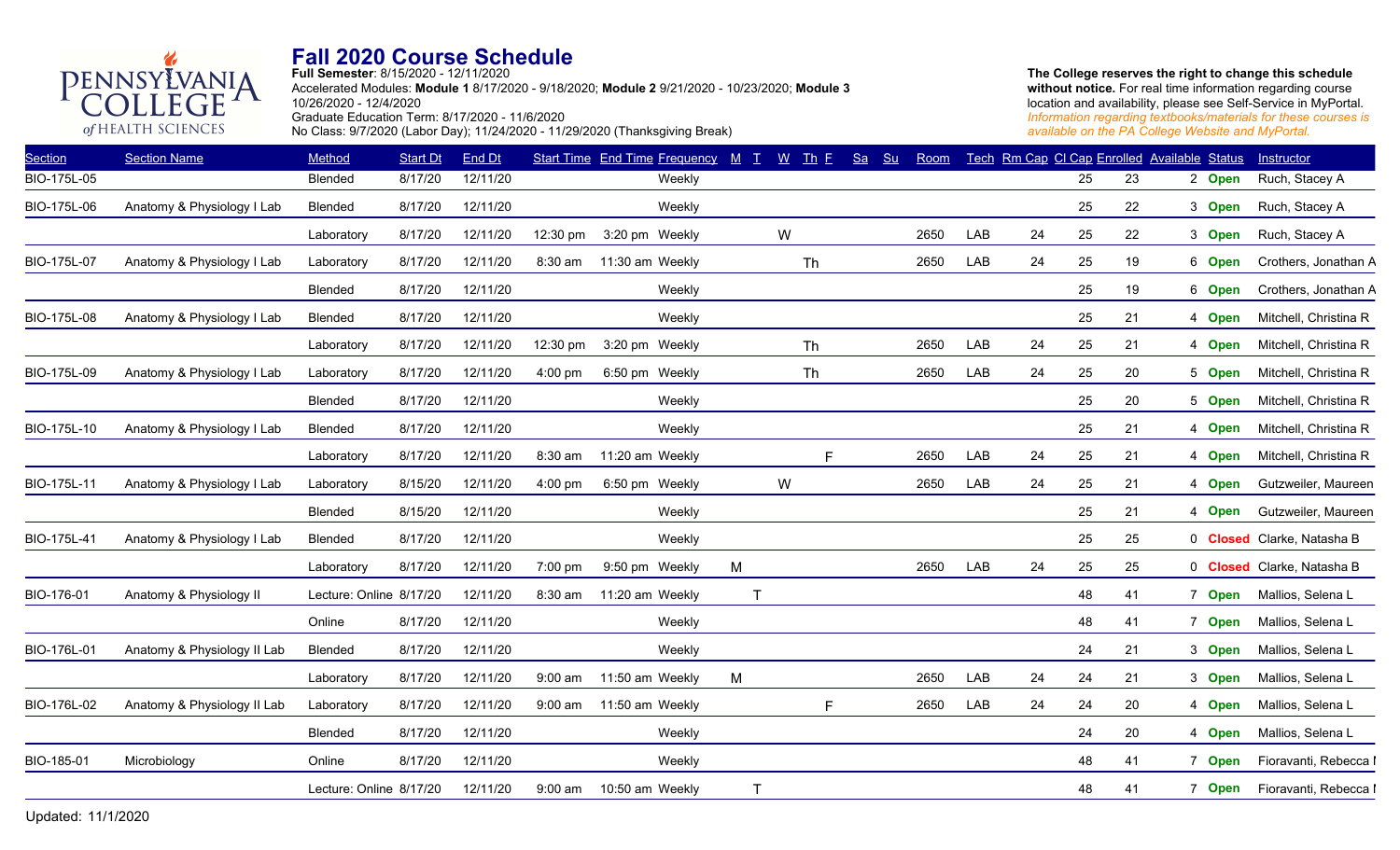**Full Semester**: 8/15/2020 - 12/11/2020

Accelerated Modules: **Module 1** 8/17/2020 - 9/18/2020; **Module 2** 9/21/2020 - 10/23/2020; **Module 3** 10/26/2020 - 12/4/2020 Graduate Education Term: 8/17/2020 - 11/6/2020 No Class: 9/7/2020 (Labor Day); 11/24/2020 - 11/29/2020 (Thanksgiving Break)

**The College reserves the right to change this schedule**  without notice. For real time information regarding course location and availability, please see Self-Service in MyPortal. *Information regarding textbooks/materials for these courses is available on the PA College Website and MyPortal.*

| <b>Section</b>    | <b>Section Name</b>        | Method                  | <b>Start Dt</b> | End Dt   |           | Start Time End Time Frequency M T |   |              | $W$ Th E | Sa Su | Room |     |    | Tech Rm Cap CI Cap Enrolled Available Status |                |         | Instructor            |
|-------------------|----------------------------|-------------------------|-----------------|----------|-----------|-----------------------------------|---|--------------|----------|-------|------|-----|----|----------------------------------------------|----------------|---------|-----------------------|
| BIO-185-41        | Microbiology               | Lecture: Online 8/17/20 |                 | 12/11/20 | 5:00 pm   | 6:50 pm Weekly                    |   | W            |          |       |      |     |    | 48                                           | 46             | 2 Open  | Fioravanti, Rebecca I |
|                   |                            | Online                  | 8/17/20         | 12/11/20 |           | Weekly                            |   |              |          |       |      |     |    | 48                                           | 46             | 2 Open  | Fioravanti, Rebecca I |
| BIO-185L-01       | Microbiology Lab           | Blended                 | 8/17/20         | 12/11/20 |           | Weekly                            |   |              |          |       |      |     |    | 24                                           | 21             | 3 Open  | Fioravanti, Rebecca I |
|                   |                            | Laboratory              | 8/17/20         | 12/11/20 | 3:00 pm   | 4:50 pm Weekly                    |   | W            |          |       | 2700 | LAB | 24 | 24                                           | 21             | 3 Open  | Fioravanti, Rebecca I |
| BIO-185L-02       | Microbiology Lab           | Laboratory              | 8/17/20         | 12/11/20 | $9:00$ am | 10:50 am Weekly                   |   |              | Th       |       | 2700 | LAB | 24 | 24                                           | 23             | 1 Open  | Fioravanti, Rebecca I |
|                   |                            | <b>Blended</b>          | 8/17/20         | 12/11/20 |           | Weekly                            |   |              |          |       |      |     |    | 24                                           | 23             | 1 Open  | Fioravanti, Rebecca I |
| BIO-185L-03       | Microbiology Lab           | Blended                 | 8/17/20         | 12/11/20 |           | Weekly                            |   |              |          |       |      |     |    | 24                                           | 20             | 4 Open  | Brader, Andrew B      |
|                   |                            | Laboratory              | 8/17/20         | 12/11/20 | 4:00 pm   | 5:50 pm Weekly                    |   |              | Th       |       | 2700 | LAB | 24 | 24                                           | 20             | 4 Open  | Brader, Andrew B      |
| BIO-185L-41       | Microbiology Lab           | Laboratory              | 8/17/20         | 12/11/20 | 7:00 pm   | 8:50 pm Weekly                    |   | W            |          |       | 2700 | LAB | 24 | 24                                           | 23             | 1 Open  | Brader, Andrew B      |
|                   |                            | Blended                 | 8/17/20         | 12/11/20 |           | Weekly                            |   |              |          |       |      |     |    | 24                                           | 23             | 1 Open  | Brader, Andrew B      |
| <b>BIO-230-OA</b> | Immunology                 | Online                  | 8/17/20         | 10/2/20  |           | Weekly                            |   |              |          |       |      |     |    | 24                                           | 9              | 15 Open | Brader, Andrew B      |
| <b>BIO-250-OA</b> | Nutrition for Life         | Online                  | 8/17/20         | 12/11/20 |           | Weekly                            |   |              |          |       |      |     |    | 48                                           | 46             | 2 Open  | Parrish, Kara J       |
| <b>BIO-250-OB</b> | Nutrition for Life         | Online                  | 8/17/20         | 12/11/20 |           | Weekly                            |   |              |          |       |      |     |    | 24                                           | 21             | 3 Open  | Wolfe, Chantal C      |
| <b>BIO-250-OC</b> | Nutrition for Life         | Online                  | 8/17/20         | 12/11/20 |           | Weekly                            |   |              |          |       |      |     |    | 24                                           | 22             | 2 Open  | Vavrek, Kacie M       |
| <b>BIO-376-OA</b> | Pathophysiology            | Online                  | 8/17/20         | 12/11/20 |           | Weekly                            |   |              |          |       |      |     |    | 25                                           | 24             | 1 Open  | Ruch, Stacey A        |
| <b>BIO-380-OA</b> | Epidemiology               | Online                  | 10/26/20        | 12/4/20  |           | Weekly                            |   |              |          |       |      |     |    | 24                                           | 14             | 10 Open | Brader, Robert E      |
| CIS-207-01        | <b>Advanced Procedures</b> | Lecture: Online 8/15/20 |                 | 12/11/20 | $1:00$ pm | 3:50 pm Weekly                    | M |              |          |       |      |     |    | 17                                           | $\overline{7}$ | 10 Open | Gruver, Breanna L     |
|                   |                            | Online                  | 8/15/20         | 12/11/20 |           | Weekly                            |   |              |          |       |      |     |    | 17                                           | 7              | 10 Open | Gruver, Breanna L     |
| CIS-208-OA        | Introduction to Radiology  | Online                  | 9/21/20         | 10/23/20 |           | Weekly                            |   |              |          |       |      |     |    | 22                                           | $\overline{7}$ | 15 Open | Gruver, Breanna L     |
| CIS-210-01        | Clinical Cardiology I      | Clinical                | 8/15/20         | 12/11/20 |           | Weekly                            |   | $\mathsf{T}$ | Th       |       |      |     |    | 17                                           | 7              | 10 Open | Gruver, Breanna L     |
| CIS-215-01        | Hemodynamics               | Lecture: Online 8/15/20 |                 | 12/11/20 | $9:00$ am | 12:00 pm Weekly                   | M |              |          |       |      |     |    | 17                                           | $\overline{7}$ | 10 Open | Lapp, Timothy         |
|                   |                            | Online                  | 8/15/20         | 12/11/20 |           | Weekly                            |   |              |          |       |      |     |    | 17                                           | $\overline{7}$ | 10 Open | Lapp, Timothy         |
| CIS-221-01        | Cardiac A&P                | Online                  | 8/15/20         | 12/11/20 |           | Weekly                            |   |              |          |       |      |     |    | 18                                           | 15             | 3 Open  | Langan, Karen L       |
|                   |                            |                         |                 |          |           |                                   |   |              |          |       |      |     |    |                                              |                |         |                       |

Updated: 11/1/2020 3

PENNSYLVANIA

of HEALTH SCIENCES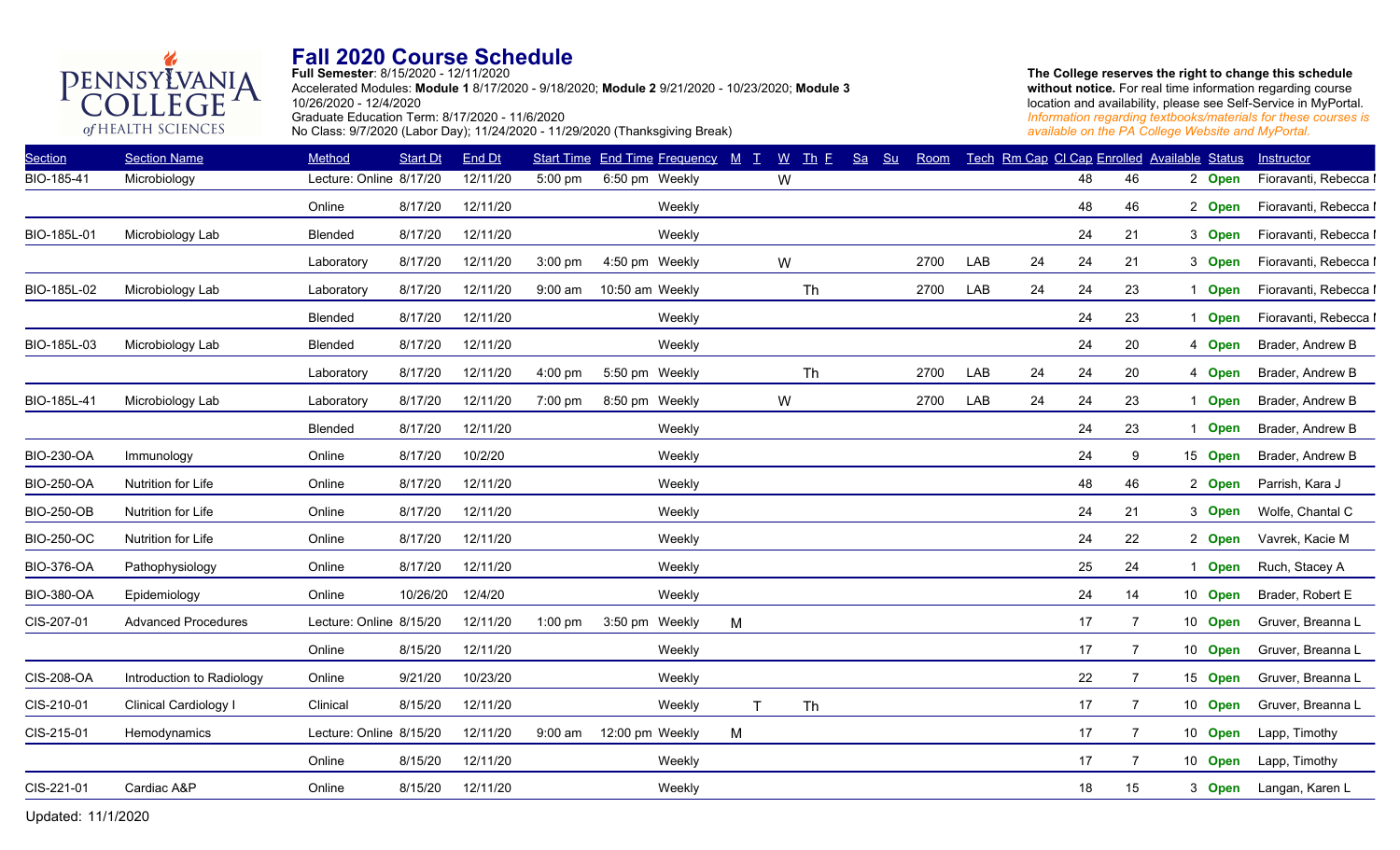**Full Semester**: 8/15/2020 - 12/11/2020 Accelerated Modules: **Module 1** 8/17/2020 - 9/18/2020; **Module 2** 9/21/2020 - 10/23/2020; **Module 3** 10/26/2020 - 12/4/2020 Graduate Education Term: 8/17/2020 - 11/6/2020

No Class: 9/7/2020 (Labor Day); 11/24/2020 - 11/29/2020 (Thanksgiving Break)

**The College reserves the right to change this schedule**  without notice. For real time information regarding course location and availability, please see Self-Service in MyPortal. *Information regarding textbooks/materials for these courses is available on the PA College Website and MyPortal.*

| <b>Section Name</b>            | Method     | <b>Start Dt</b> | End Dt                                                                                                                                                                                    |           |                 |              | $\underline{W}$                   | Sa                                             | Room           |    |                |                            | Instructor                                                                                                    |
|--------------------------------|------------|-----------------|-------------------------------------------------------------------------------------------------------------------------------------------------------------------------------------------|-----------|-----------------|--------------|-----------------------------------|------------------------------------------------|----------------|----|----------------|----------------------------|---------------------------------------------------------------------------------------------------------------|
|                                |            |                 | 12/11/20                                                                                                                                                                                  | $9:00$ am | 11:50 am Weekly |              | W                                 |                                                |                | 18 | 15             | 3 Open                     | Langan, Karen L                                                                                               |
| <b>College Studies Seminar</b> |            |                 | 12/11/20                                                                                                                                                                                  | $1:00$ pm | 2:00 pm Weekly  | M            |                                   |                                                |                | 24 | 24             |                            | 0 <b>Closed</b> Rodriguez, Joel P                                                                             |
|                                | Online     | 8/15/20         | 12/11/20                                                                                                                                                                                  |           | Weekly          |              |                                   |                                                |                | 24 | 24             |                            | 0 Closed Rodriguez, Joel P                                                                                    |
| <b>College Studies Seminar</b> | Online     | 8/15/20         | 12/11/20                                                                                                                                                                                  |           | Weekly          |              |                                   |                                                |                | 24 | 21             | 3 Open                     | Smith, Rebecca A.                                                                                             |
|                                |            |                 | 12/11/20                                                                                                                                                                                  | 10:00 am  | 11:00 am Weekly | $\mathsf{T}$ |                                   |                                                |                | 24 | 21             |                            | Smith, Rebecca A.                                                                                             |
| <b>College Studies Seminar</b> |            |                 | 12/11/20                                                                                                                                                                                  | $1:00$ pm | 2:00 pm Weekly  |              | W                                 |                                                |                | 24 | 24             |                            | 0 Closed Smith, Rebecca A.                                                                                    |
|                                | Online     | 8/15/20         | 12/11/20                                                                                                                                                                                  |           | Weekly          |              |                                   |                                                |                | 24 | 24             |                            | 0 Closed Smith, Rebecca A.                                                                                    |
| <b>College Studies Seminar</b> | Online     | 8/17/20         | 9/18/20                                                                                                                                                                                   |           | Weekly          |              |                                   |                                                |                | 24 | 17             |                            | Cellini, Kari E                                                                                               |
| <b>College Studies Seminar</b> | Online     | 9/21/20         | 10/23/20                                                                                                                                                                                  |           | Weekly          |              |                                   |                                                |                | 24 | 22             | 2 Open                     | Parrish, Kara J                                                                                               |
| <b>College Studies Seminar</b> | Online     | 8/15/20         | 12/11/20                                                                                                                                                                                  |           | Weekly          |              |                                   |                                                |                | 24 | 22             | 2 Open                     | Buchanan, Kristen E                                                                                           |
| <b>College Studies Seminar</b> | Online     | 8/15/20         | 12/11/20                                                                                                                                                                                  |           | Weekly          |              |                                   |                                                |                | 24 | 22             |                            | Buchanan, Kristen E                                                                                           |
| <b>College Studies Seminar</b> | Online     | 8/15/20         | 12/11/20                                                                                                                                                                                  |           | Weekly          |              |                                   |                                                |                | 24 | 25             |                            | (1) Closed Dise, Lisa                                                                                         |
| <b>College Studies Seminar</b> | Online     | 8/15/20         | 12/11/20                                                                                                                                                                                  |           | Weekly          |              |                                   |                                                |                | 24 | 21             |                            | Kirchner, Alyssa R                                                                                            |
| <b>College Studies Seminar</b> | Online     | 8/15/20         | 12/11/20                                                                                                                                                                                  |           | Weekly          |              |                                   |                                                |                | 24 | 23             | <b>Open</b>                | Minchhoff, Dolores A                                                                                          |
| <b>College Studies Seminar</b> | Online     | 8/15/20         | 12/11/20                                                                                                                                                                                  |           | Weekly          |              |                                   |                                                |                | 24 | 22             | 2 Open                     | Troyer, Amy S                                                                                                 |
| <b>Ultrasound Physics</b>      | Online     | 8/15/20         | 12/11/20                                                                                                                                                                                  |           | Weekly          |              |                                   |                                                |                | 24 | 23             | 1 Open                     | Stroik, Maryglo M                                                                                             |
|                                |            |                 | 12/11/20                                                                                                                                                                                  | $1:00$ pm | 3:50 pm Weekly  |              | W                                 |                                                |                | 24 | 23             | <b>Open</b>                | Stroik, Maryglo M                                                                                             |
| Abdominal Sonography II        |            |                 | 12/11/20                                                                                                                                                                                  | 10:00 am  | 12:00 pm Weekly | M            |                                   |                                                |                | 16 | 15             | 1 Open                     | Dianna, Tara L                                                                                                |
|                                | Online     | 8/15/20         | 12/11/20                                                                                                                                                                                  |           | Weekly          |              |                                   |                                                |                | 16 | 15             |                            | Dianna, Tara L                                                                                                |
| Ob/Gyn Sonography I            | Online     | 8/15/20         | 12/11/20                                                                                                                                                                                  |           | Weekly          |              |                                   |                                                |                | 16 | 15             | 1 Open                     | Zale, Kathryn                                                                                                 |
|                                |            |                 | 12/11/20                                                                                                                                                                                  | $1:00$ pm | 3:50 pm Weekly  | $\mathsf{T}$ |                                   |                                                |                | 16 | 15             | <b>Open</b><br>$\mathbf 1$ | Zale, Kathryn                                                                                                 |
| Ultrasound Clinical I          | Clinical   | 8/15/20         | 12/11/20                                                                                                                                                                                  | 8:00 am   | 4:30 pm Weekly  |              |                                   |                                                |                | 16 | 15             | 1 Open                     | Dianna, Tara L                                                                                                |
| Ultrasound Lab II              | Laboratory | 8/15/20         | 12/11/20                                                                                                                                                                                  | 8:00 am   | 11:50 am Weekly |              | W                                 |                                                |                | 8  | $\overline{7}$ |                            | Dianna, Tara L                                                                                                |
|                                |            |                 | Lecture: Online 8/15/20<br>Lecture: Online 8/15/20<br>Lecture: Online 8/15/20<br>Lecture: Online 8/15/20<br>Lecture: Online 8/15/20<br>Lecture: Online 8/15/20<br>Lecture: Online 8/15/20 |           |                 |              | Start Time End Time Frequency M T | $\mathbf{I}$ $\mathbf{h}$ $\mathbf{F}$<br>Th F | S <sub>u</sub> |    |                |                            | Tech Rm Cap CI Cap Enrolled Available Status<br>3 Open<br>7 Open<br>2 Open<br>3 Open<br>1 Open<br><b>Open</b> |

Updated: 11/1/2020 4

PENNSYLVANIA

of HEALTH SCIENCES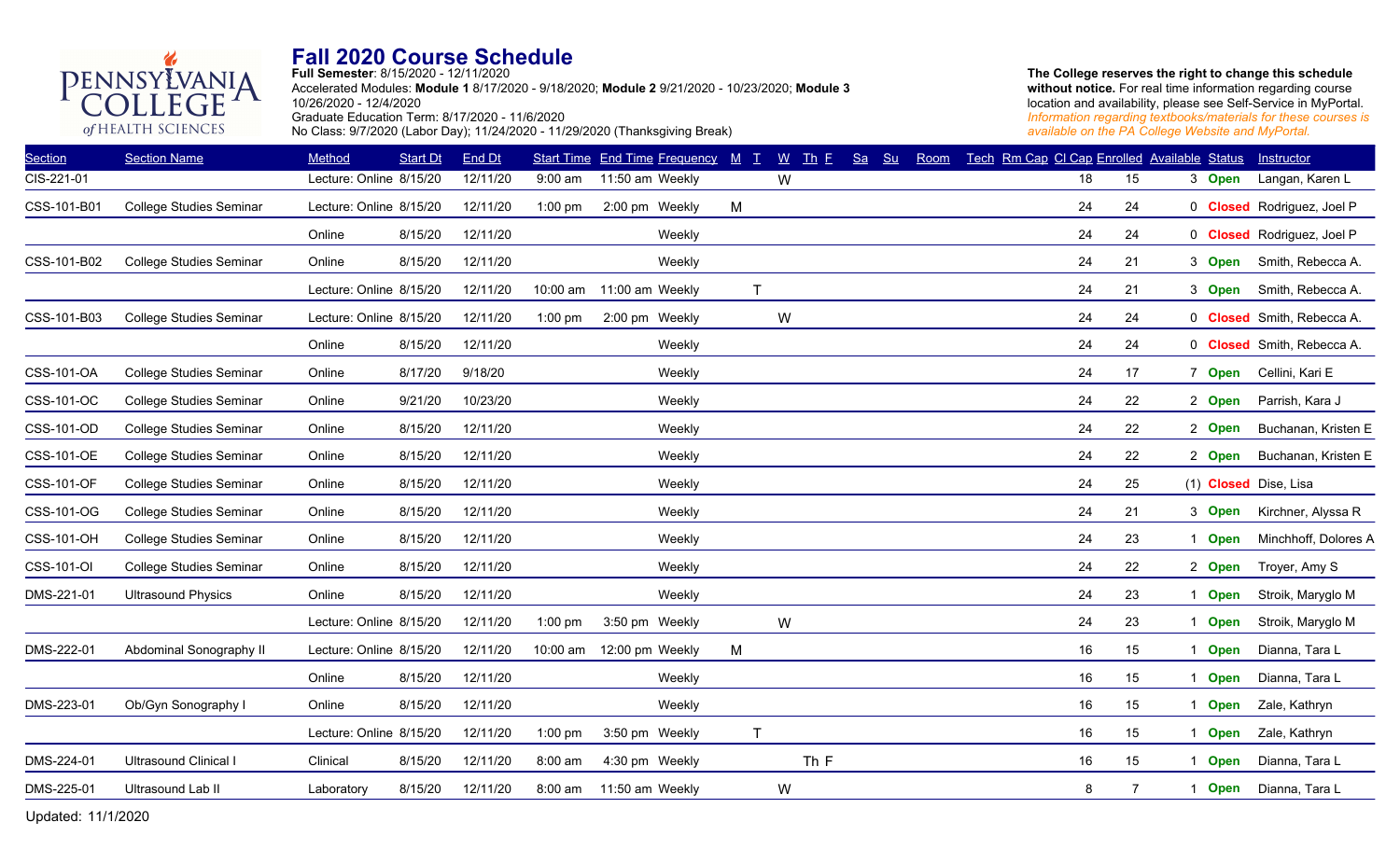**Full Semester**: 8/15/2020 - 12/11/2020 Accelerated Modules: **Module 1** 8/17/2020 - 9/18/2020; **Module 2** 9/21/2020 - 10/23/2020; **Module 3** 10/26/2020 - 12/4/2020 Graduate Education Term: 8/17/2020 - 11/6/2020 No Class: 9/7/2020 (Labor Day); 11/24/2020 - 11/29/2020 (Thanksgiving Break)

**The College reserves the right to change this schedule**  without notice. For real time information regarding course location and availability, please see Self-Service in MyPortal. *Information regarding textbooks/materials for these courses is available on the PA College Website and MyPortal.*

| <b>Section</b>    | <b>Section Name</b>        | Method                  | <b>Start Dt</b> | End Dt   |                   | <b>Start Time End Time Frequency</b> |   | $M$ $T$      | $\underline{W}$<br>$\mathbf{I}$ <sub>h</sub> $\mathbf{E}$ | Sa | Su | Room | Tech Rm Cap CI Cap Enrolled Available Status |    |             | Instructor                   |
|-------------------|----------------------------|-------------------------|-----------------|----------|-------------------|--------------------------------------|---|--------------|-----------------------------------------------------------|----|----|------|----------------------------------------------|----|-------------|------------------------------|
| DMS-225-02        | Ultrasound Lab II          | Laboratory              | 8/15/20         | 12/11/20 | 8:00 am           | 11:50 am Weekly                      |   | $\mathsf{T}$ |                                                           |    |    |      | 8                                            | 8  |             | 0 Closed Dianna, Tara L      |
| ECO-150-OA        | Survey of Economics        | Online                  | 8/17/20         | 9/18/20  |                   | Weekly                               |   |              |                                                           |    |    |      | 24                                           | 22 | 2 Open      | Costea, Dana                 |
| <b>ECO-150-OB</b> | Survey of Economics        | Online                  | 9/21/20         | 10/23/20 |                   | Weekly                               |   |              |                                                           |    |    |      | 24                                           | 20 | 4 Open      | Costea, Dana                 |
| ECO-310-OA        | American Healthcare System | Online                  | 8/17/20         | 9/18/20  |                   | Weekly                               |   |              |                                                           |    |    |      | 24                                           | 21 | 3 Open      | Young, Stephen A             |
| ECO-310-OC        | American Healthcare System | Online                  | 9/21/20         | 10/23/20 |                   | Weekly                               |   |              |                                                           |    |    |      | 24                                           | 22 | 2 Open      | Young, Stephen A             |
| ECO-310-OD        | American Healthcare System | Online                  | 10/26/20        | 12/4/20  |                   | Weekly                               |   |              |                                                           |    |    |      | 24                                           | 24 |             | 0 Closed Anderson, Joseph S  |
| EMS-201-41        | Paramedic Basic Curric I   | Lecture: Online 8/15/20 |                 | 12/11/20 | $6:00 \text{ pm}$ | 9:50 pm Weekly                       | M |              | W                                                         |    |    |      | 30                                           | 23 | 7 Open      | Pearson, Richard M           |
|                   |                            | Clinical                | 8/15/20         | 12/11/20 |                   | Weekly                               |   |              |                                                           |    |    |      | 30                                           | 23 | 7 Open      | Pearson, Richard M           |
|                   |                            | Lecture: Online 11/7/20 |                 | 11/7/20  | 8:00 am           | 4:00 pm Daily                        |   |              |                                                           | Sa |    |      | 30                                           | 23 | 7 Open      | Pearson, Richard M           |
|                   |                            | Online                  | 8/15/20         | 12/11/20 |                   | Weekly                               |   |              |                                                           |    |    |      | 30                                           | 23 | 7 Open      | Pearson, Richard M           |
| EMS-201L-01       | <b>EMS Lab</b>             | Laboratory              | 8/31/20         | 11/22/20 | $1:00$ pm         | 5:00 pm Weekly                       |   | $\mathsf{T}$ |                                                           |    |    |      | 6                                            | 6  |             | 0 Closed Pearson, Richard M  |
| EMS-201L-02       | <b>EMS Lab</b>             | Laboratory              | 8/31/20         | 11/22/20 | $6:00 \text{ pm}$ | 10:00 pm Weekly                      |   | T            |                                                           |    |    |      | $\,6\,$                                      | 6  |             | 0 Closed Pearson, Richard M  |
| EMS-201L-03       | <b>EMS Lab</b>             | Laboratory              | 8/31/20         | 11/22/20 | $6:00$ pm         | 10:00 pm Weekly                      |   |              | Th                                                        |    |    |      | 6                                            | 5  | <b>Open</b> | Hollinger, Robert A.         |
| EMS-201L-04       | <b>EMS Lab</b>             | Laboratory              | 8/31/20         | 11/22/20 | $1:00$ pm         | 5:00 pm Weekly                       |   |              | $\mathsf{F}$                                              |    |    |      | 6                                            | 3  | 3 Open      | Pearson, Richard M           |
| EMS-201L-05       | EMS Lab                    | Laboratory              | 8/31/20         | 11/22/20 | $1:00$ pm         | 5:00 pm Weekly                       |   |              |                                                           |    | Su |      | $\,6$                                        | 3  | 3 Open      | Colletti, Christopher J      |
| ENG-100-01        | <b>English Composition</b> | Lecture: Online 8/17/20 |                 | 12/11/20 | $1:00$ pm         | 1:50 pm Weekly                       |   | $\mathsf T$  |                                                           |    |    |      | 26                                           | 20 | 6 Open      | Wagenseller, Christo         |
|                   |                            | Lecture: Online 8/17/20 |                 | 12/11/20 | $2:00$ pm         | 3:50 pm Weekly                       |   | $\mathsf{T}$ |                                                           |    |    |      | 26                                           | 20 | 6 Open      | Wagenseller, Christo         |
|                   |                            | Online                  | 8/17/20         | 12/11/20 |                   | Weekly                               |   |              |                                                           |    |    |      | 26                                           | 20 | 6 Open      | Wagenseller, Christo         |
| ENG-100-02        | <b>English Composition</b> | Online                  | 8/15/20         | 12/11/20 |                   | Weekly                               |   |              |                                                           |    |    |      | 26                                           | 26 |             | 0 Closed Buchanan, Kristen E |
|                   |                            | Lecture: Online 8/15/20 |                 | 12/11/20 |                   | 9:00 am 11:50 am Weekly              |   |              | W                                                         |    |    |      | 26                                           | 26 |             | 0 Closed Buchanan, Kristen E |
| ENG-100-03        | <b>English Composition</b> | Lecture: Online 8/15/20 |                 | 12/11/20 | $9:00$ am         | 11:50 am Weekly                      |   |              | F                                                         |    |    |      | 26                                           | 20 | 6 Open      | Buchanan, Kristen E          |
|                   |                            | Online                  | 8/15/20         | 12/11/20 |                   | Weekly                               |   |              |                                                           |    |    |      | 26                                           | 20 | 6 Open      | Buchanan, Kristen E          |
| ENG-100-04        | <b>English Composition</b> | Online                  | 8/15/20         | 12/11/20 |                   | Weekly                               |   |              |                                                           |    |    |      | 26                                           | 19 | 7 Open      | MacNamara, Meghar            |
|                   |                            |                         |                 |          |                   |                                      |   |              |                                                           |    |    |      |                                              |    |             |                              |

Updated: 11/1/2020 5

PENNSYLVANIA

of HEALTH SCIENCES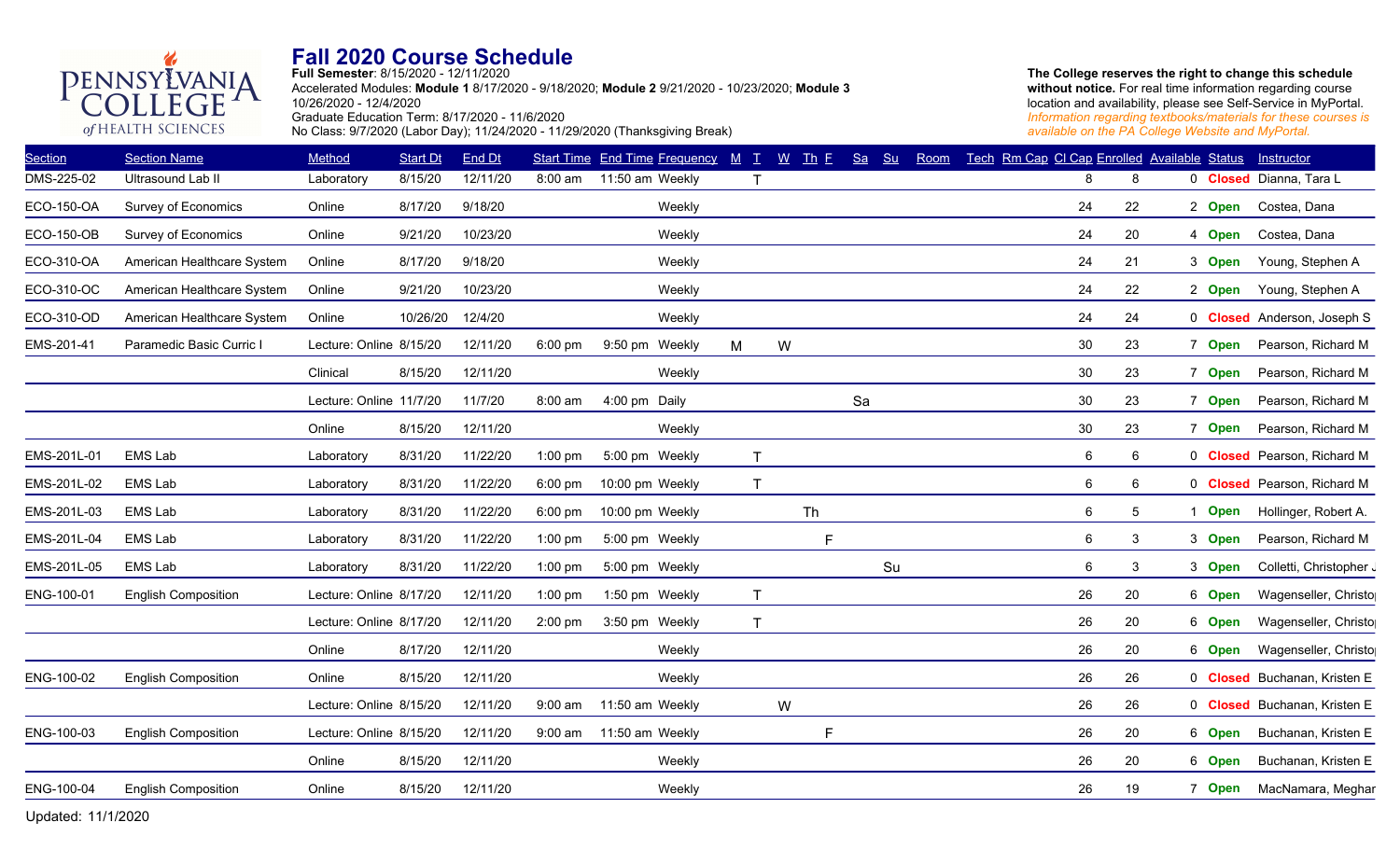## PENNSYLVANIA **Fall 2020 Course Schedule Full Semester**: 8/15/2020 - 12/11/2020

Accelerated Modules: **Module 1** 8/17/2020 - 9/18/2020; **Module 2** 9/21/2020 - 10/23/2020; **Module 3** 10/26/2020 - 12/4/2020 Graduate Education Term: 8/17/2020 - 11/6/2020 No Class: 9/7/2020 (Labor Day); 11/24/2020 - 11/29/2020 (Thanksgiving Break)

**The College reserves the right to change this schedule without notice.** For real time information regarding course location and availability, please see Self-Service in MyPortal. *Information regarding textbooks/materials for these courses is available on the PA College Website and MyPortal.*

| <b>Section</b>    | <b>Section Name</b>                  | Method                  | <b>Start Dt</b> | <b>End Dt</b> |           | Start Time End Time Frequency M T |        |   | $W$ Th E | Sa<br>S <sub>u</sub> | Room |  | Tech Rm Cap CI Cap Enrolled Available Status |              |         | Instructor           |
|-------------------|--------------------------------------|-------------------------|-----------------|---------------|-----------|-----------------------------------|--------|---|----------|----------------------|------|--|----------------------------------------------|--------------|---------|----------------------|
| ENG-100-04        |                                      | Lecture: Online 8/15/20 |                 | 12/11/20      | $1:00$ pm | 3:50 pm Weekly                    |        |   | F.       |                      |      |  | 26                                           | 19           | 7 Open  | MacNamara, Meghar    |
| <b>ENG-100-OA</b> | <b>English Composition</b>           | Online                  | 8/15/20         | 12/11/20      |           |                                   | Weekly |   |          |                      |      |  | 26                                           | 24           | 2 Open  | Cullen, Paul J       |
| <b>ENG-100-OB</b> | <b>English Composition</b>           | Online                  | 8/15/20         | 12/11/20      |           |                                   | Weekly |   |          |                      |      |  | 26                                           | 23           | 3 Open  | Cullen, Paul J       |
| <b>ENG-100-OC</b> | <b>English Composition</b>           | Online                  | 8/15/20         | 12/11/20      |           |                                   | Weekly |   |          |                      |      |  | 26                                           | 24           | 2 Open  | Cullen, Paul J       |
| <b>ENG-100-OD</b> | <b>English Composition</b>           | Online                  | 8/15/20         | 12/11/20      |           |                                   | Weekly |   |          |                      |      |  | 26                                           | 20           | 6 Open  | Wagenseller, Christo |
| <b>ENG-300-OA</b> | Advanced Comp for Health Care Online |                         | 8/17/20         | 9/18/20       |           |                                   | Weekly |   |          |                      |      |  | 24                                           | 22           | 2 Open  | MacNamara, Meghar    |
| <b>ENG-300-OB</b> | Advanced Comp for Health Care Online |                         | 9/21/20         | 10/23/20      |           |                                   | Weekly |   |          |                      |      |  | 24                                           | 13           | 11 Open | MacNamara, Meghar    |
| <b>ENG-300-OC</b> | Advanced Comp for Health Care Online |                         | 10/26/20        | 12/4/20       |           |                                   | Weekly |   |          |                      |      |  | 24                                           | 13           | 11 Open | MacNamara, Meghar    |
| <b>ENG-300-OD</b> | Advanced Comp for Health Care Online |                         | 9/21/20         | 10/23/20      |           |                                   | Weekly |   |          |                      |      |  | 24                                           | 11           | 13 Open | Steffy, Christina J  |
| <b>ENG-310-OA</b> | <b>Business Communications</b>       | Online                  | 9/21/20         | 10/23/20      |           |                                   | Weekly |   |          |                      |      |  | 24                                           | 9            | 15 Open | Mullen, Katherine    |
| <b>HCA-200-OA</b> | Prin of Health Care Admin            | Online                  | 9/21/20         | 12/4/20       |           |                                   | Weekly |   |          |                      |      |  | 24                                           | 14           | 10 Open | McCarty, Marcy J     |
| <b>HCA-400-OA</b> | Health Info Management               | Online                  | 8/17/20         | 10/23/20      |           |                                   | Weekly |   |          |                      |      |  | 24                                           | 21           | 3 Open  | Ireland, Kimberly A  |
| <b>HCA-415-OA</b> | <b>Health Care Finance</b>           | Online                  | 8/17/20         | 10/23/20      |           |                                   | Weekly |   |          |                      |      |  | 24                                           | 21           | 3 Open  | Pyle, Ashley J       |
| <b>HCA-431-OA</b> | Health Care Management Semin:Online  |                         | 9/21/20         | 10/23/20      |           |                                   | Weekly |   |          |                      |      |  | 24                                           | $\mathbf 0$  | 24 Open | Horning, Tomomi M    |
| <b>HCA-620-OA</b> | App Prac in Health Care Adm          | Online                  | 8/17/20         | 11/6/20       |           |                                   | Weekly |   |          |                      |      |  | 22                                           | $\mathbf{3}$ | 19 Open | York, Joseph W       |
| <b>HLT-150-OA</b> | Wellness for Life                    | Online                  | 10/26/20        | 12/4/20       |           |                                   | Weekly |   |          |                      |      |  | 24                                           | 15           | 9 Open  | Parrish, Kara J      |
| <b>HSC-100-OA</b> | <b>Medical Terminology</b>           | Online                  | 8/15/20         | 12/11/20      |           |                                   | Weekly |   |          |                      |      |  | 50                                           | 35           | 15 Open | Fasano, Mary K       |
| HSC-101-B01       | Methods of Patient Care              | Lecture: Online 8/15/20 |                 | 12/11/20      |           |                                   | Weekly | M |          |                      |      |  | 75                                           | 66           | 9 Open  | Benner, Joel W       |
|                   |                                      | Online                  | 8/15/20         | 12/11/20      |           |                                   | Weekly |   |          |                      |      |  | 75                                           | 66           | 9 Open  | Benner, Joel W       |
|                   |                                      | Laboratory              | 12/7/20         | 12/11/20      |           |                                   | Weekly |   |          |                      |      |  | 75                                           | 66           | 9 Open  | Benner, Joel W       |
| HSC-150-01        | Phlebotomy                           | Online                  | 8/17/20         | 9/18/20       |           |                                   | Weekly |   |          |                      |      |  | 18                                           | 13           | 5 Open  | Gruver, Breanna L    |
| HSC-151-01        | <b>Phlebotomy Clinical</b>           | Clinical                | 9/21/20         | 10/23/20      |           |                                   | Weekly |   |          |                      |      |  | 3                                            |              | 2 Open  | Gruver, Breanna L    |
| HSC-151-02        | Phlebotomy Clinical                  | Clinical                | 10/26/20        | 12/4/20       |           |                                   | Weekly |   |          |                      |      |  | 3                                            |              | 2 Open  | Gruver, Breanna L    |
|                   |                                      |                         |                 |               |           |                                   |        |   |          |                      |      |  |                                              |              |         |                      |

Updated: 11/1/2020 6

of HEALTH SCIENCES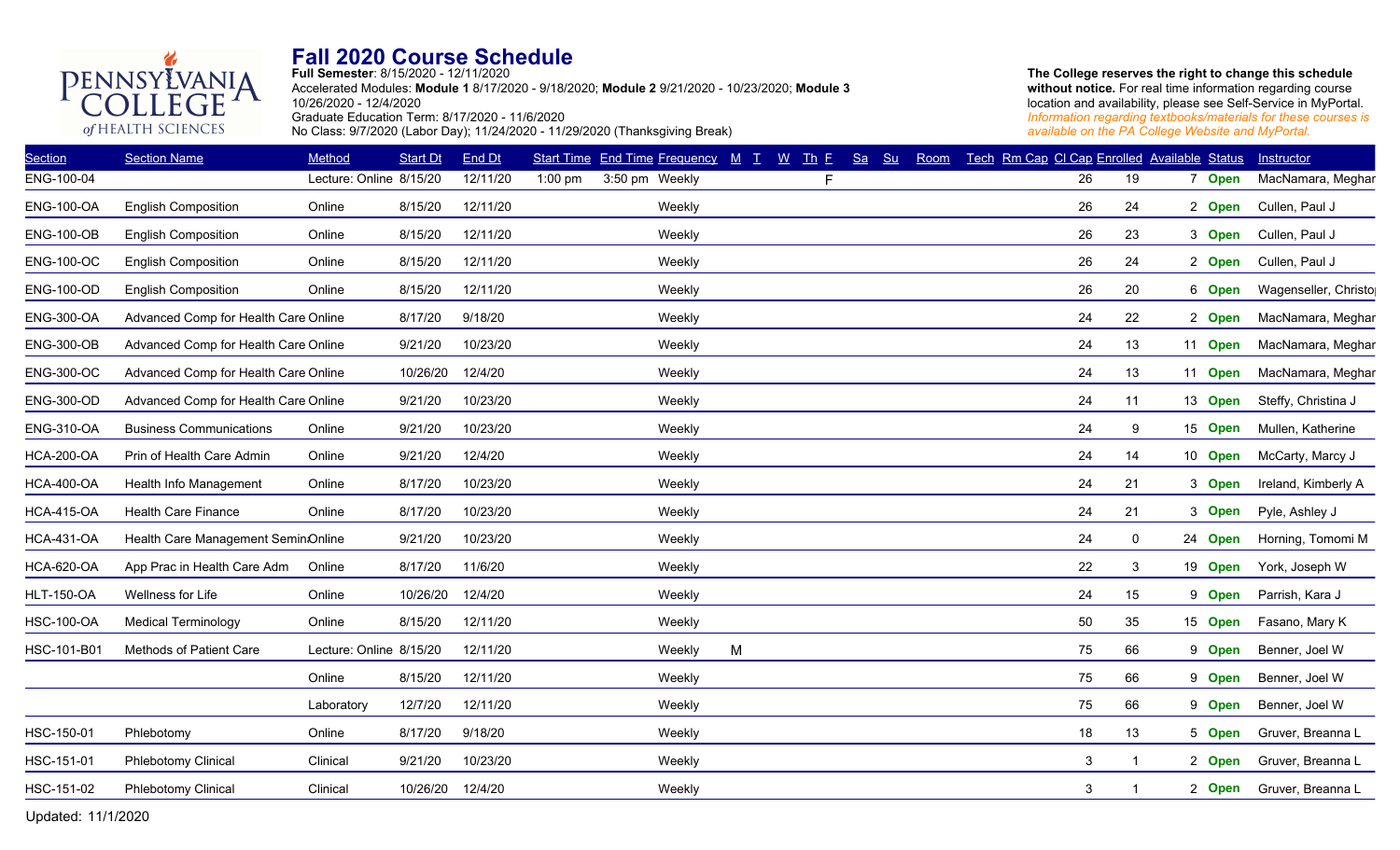

**Full Semester**: 8/15/2020 - 12/11/2020 Accelerated Modules: **Module 1** 8/17/2020 - 9/18/2020; **Module 2** 9/21/2020 - 10/23/2020; **Module 3** 10/26/2020 - 12/4/2020 Graduate Education Term: 8/17/2020 - 11/6/2020 No Class: 9/7/2020 (Labor Day); 11/24/2020 - 11/29/2020 (Thanksgiving Break)

**The College reserves the right to change this schedule**  without notice. For real time information regarding course location and availability, please see Self-Service in MyPortal. *Information regarding textbooks/materials for these courses is available on the PA College Website and MyPortal.*

| <b>Section</b>    | <b>Section Name</b>         | Method | <b>Start Dt</b> | End Dt   | $W$ Th $E$<br>Start Time End Time Frequency M T | Sa<br>Su | Room | Tech Rm Cap CI Cap Enrolled Available Status |    |         | Instructor                            |
|-------------------|-----------------------------|--------|-----------------|----------|-------------------------------------------------|----------|------|----------------------------------------------|----|---------|---------------------------------------|
| <b>HSC-300-OA</b> | Organizational Behavior     | Online | 10/26/20        | 12/4/20  | Weekly                                          |          |      | 24                                           | 14 | 10 Open | Ridley, Terri L                       |
| <b>HUM-210-OA</b> | <b>World Religions</b>      | Online | 8/15/20         | 12/11/20 | Weekly                                          |          |      | 24                                           | 14 | 10 Open | Cullen, Paul J                        |
| <b>HUM-310-OA</b> | Death, Dying & Bereavement  | Online | 8/15/20         | 12/11/20 | Weekly                                          |          |      | 24                                           | 20 | 4 Open  | Price, Vickie L                       |
| <b>HUM-310-OB</b> | Death, Dying & Bereavement  | Online | 8/15/20         | 12/11/20 | Weekly                                          |          |      | 24                                           | 12 | 12 Open | Machamer, Robert                      |
| IPC-302-OA        | Introduction to Capstone    | Online | 9/21/20         | 12/4/20  | Weekly                                          |          |      | 24                                           | 23 | 1 Open  | Weaver, Jacqueline /                  |
| IPC-302-OB        | Introduction to Capstone    | Online | 9/21/20         | 12/4/20  | Weekly                                          |          |      | 24                                           | 24 |         | 0 <b>Closed</b> Uhrich, Karen         |
| IPC-302-OC        | Introduction to Capstone    | Online | 9/21/20         | 12/4/20  | Weekly                                          |          |      | 24                                           | 25 |         | (1) Closed Cellini, Kari E            |
| IPC-302-OD        | Introduction to Capstone    | Online | 9/21/20         | 12/4/20  | Weekly                                          |          |      | 24                                           | 24 |         | 0 Closed Cellini, Kari E              |
| IPC-302-OE        | Introduction to Capstone    | Online | 9/21/20         | 12/4/20  | Weekly                                          |          |      | 24                                           | 21 | 3 Open  | Gibson, Mary M                        |
| <b>IPC-302-OF</b> | Introduction to Capstone    | Online | 9/21/20         | 12/4/20  | Weekly                                          |          |      | 24                                           | 18 | 6 Open  | Uhrich, Karen                         |
| IPC-322-OA        | Teaching and Learning       | Online | 8/17/20         | 9/18/20  | Weekly                                          |          |      | 24                                           | 22 | 2 Open  | McCarty, Marcy J                      |
| <b>IPC-322-OB</b> | Teaching and Learning       | Online | 10/26/20        | 12/4/20  | Weekly                                          |          |      | 24                                           | 24 |         | 0 Closed Watson, Gayle E              |
| IPC-322-OC        | Teaching and Learning       | Online | 8/17/20         | 9/18/20  | Weekly                                          |          |      | 24                                           | 23 | 1 Open  | Potoka, Evelyn A                      |
| IPC-322-OD        | Teaching and Learning       | Online | 10/26/20        | 12/4/20  | Weekly                                          |          |      | 24                                           | 22 | 2 Open  | Foertsch, Rhonda S                    |
| <b>IPC-322-OE</b> | Teaching and Learning       | Online | 8/17/20         | 9/18/20  | Weekly                                          |          |      | 24                                           | 14 | 10 Open | Steinhart, Lori A                     |
| IPC-330-OA        | Health Informatics and Tech | Online | 8/17/20         | 9/18/20  | Weekly                                          |          |      | 24                                           | 24 |         | 0 <b>Closed</b> Mader, Suzanne E      |
| IPC-330-OB        | Health Informatics and Tech | Online | 8/17/20         | 9/18/20  | Weekly                                          |          |      | 24                                           | 24 |         | 0 Closed Guinard, Melinda C           |
| <b>IPC-401-OA</b> | Research in Health Care     | Online | 9/21/20         | 10/23/20 | Weekly                                          |          |      | 24                                           | 24 |         | 0 <b>Closed</b> Berkstresser, Kristie |
| <b>IPC-401-OB</b> | Research in Health Care     | Online | 10/26/20        | 12/4/20  | Weekly                                          |          |      | 24                                           | 24 |         | 0 Closed Castaldi, Cynthia L          |
| <b>IPC-401-OC</b> | Research in Health Care     | Online | 10/26/20        | 12/4/20  | Weekly                                          |          |      | 24                                           | 22 | 2 Open  | Berkstresser, Kristie                 |
| <b>IPC-401-OD</b> | Research in Health Care     | Online | 10/26/20        | 12/4/20  | Weekly                                          |          |      | 24                                           | 12 | 12 Open | Berkstresser, Kristie                 |
| <b>IPC-401-OE</b> | Research in Health Care     | Online | 10/26/20        | 12/4/20  | Weekly                                          |          |      | 24                                           | 21 | 3 Open  | Gibson, Mary M                        |
| <b>IPC-401-OF</b> | Research in Health Care     | Online | 9/21/20         | 10/23/20 | Weekly                                          |          |      | 24                                           | 22 |         | 2 Open Maloney, Allison A             |
|                   |                             |        |                 |          |                                                 |          |      |                                              |    |         |                                       |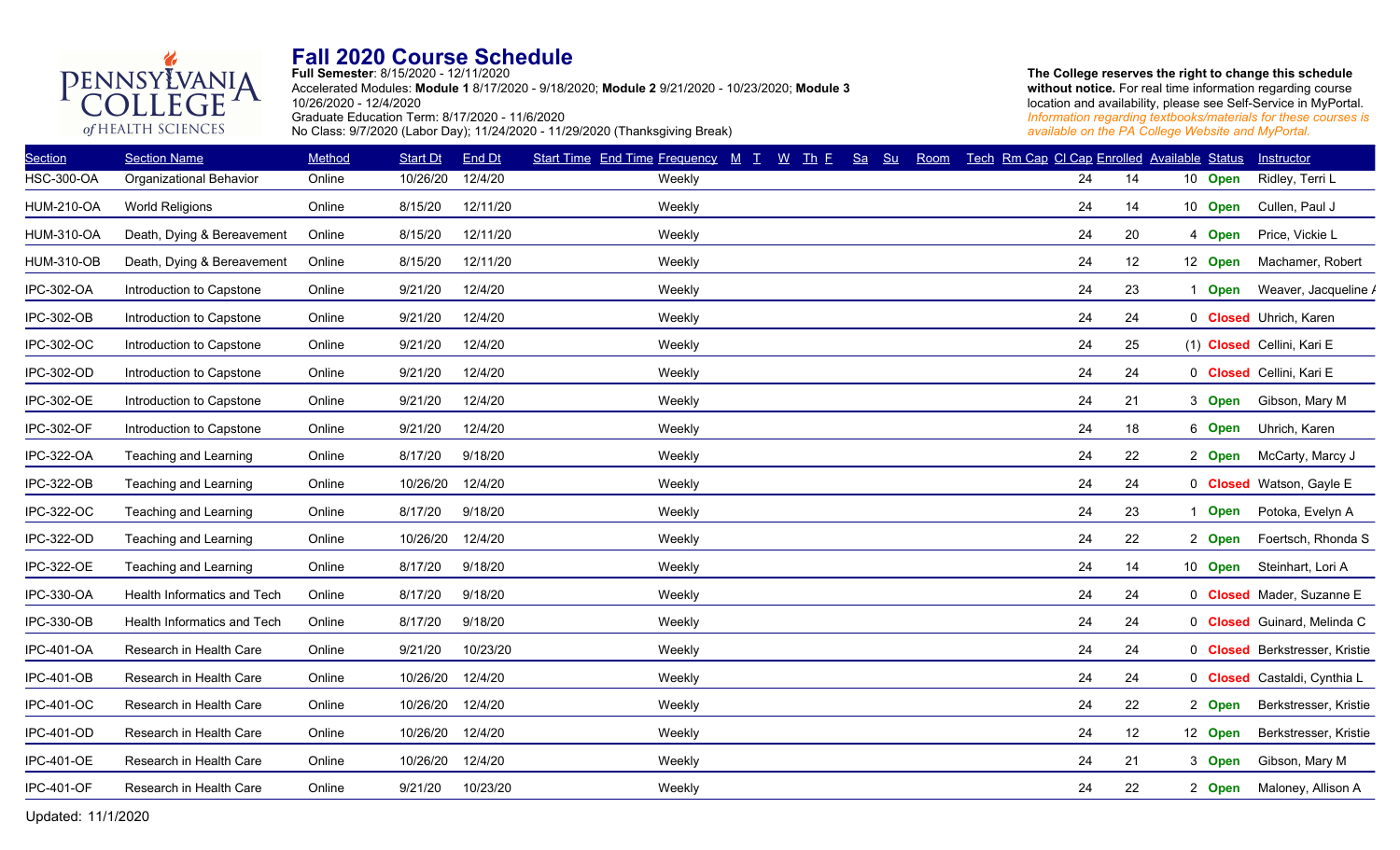

**Full Semester**: 8/15/2020 - 12/11/2020 Accelerated Modules: **Module 1** 8/17/2020 - 9/18/2020; **Module 2** 9/21/2020 - 10/23/2020; **Module 3** 10/26/2020 - 12/4/2020 Graduate Education Term: 8/17/2020 - 11/6/2020 No Class: 9/7/2020 (Labor Day); 11/24/2020 - 11/29/2020 (Thanksgiving Break)

**The College reserves the right to change this schedule**  without notice. For real time information regarding course location and availability, please see Self-Service in MyPortal. *Information regarding textbooks/materials for these courses is available on the PA College Website and MyPortal.*

| <b>Section</b>    | <b>Section Name</b>                   | Method                  | <b>Start Dt</b>  | End Dt   |                    | Start Time End Time Frequency $M$ $I$ $W$ Th $E$ |   |              |    | Sa | Su | Room |                  |    |    | Tech Rm Cap CI Cap Enrolled Available Status |                | Instructor                           |
|-------------------|---------------------------------------|-------------------------|------------------|----------|--------------------|--------------------------------------------------|---|--------------|----|----|----|------|------------------|----|----|----------------------------------------------|----------------|--------------------------------------|
| <b>IPC-414-OA</b> | <b>Holistic Health Modalities</b>     | Online                  | 9/21/20          | 10/23/20 |                    | Weekly                                           |   |              |    |    |    |      |                  |    | 24 | 15                                           | 9 Open         | Behmer, Philomena M                  |
| <b>IPC-447-OA</b> | <b>Project Management</b>             | Online                  | 10/26/20         | 12/4/20  |                    | Weekly                                           |   |              |    |    |    |      |                  |    | 24 | 18                                           | 6 Open         | Horning, Tomomi M                    |
| <b>IPC-450-OA</b> | Capstone                              | Online                  | 9/21/20          | 10/23/20 |                    | Weekly                                           |   |              |    |    |    |      |                  |    | 24 | 18                                           | 6 Open         | McCarty, Marcy J                     |
| <b>IPC-450-OD</b> | Capstone                              | Online                  | 10/26/20 12/4/20 |          |                    | Weekly                                           |   |              |    |    |    |      |                  |    | 24 | 19                                           | 5 Open         | Cheslock, Jessica M                  |
| <b>IPC-450-OE</b> | Capstone                              | Online                  | 10/26/20         | 12/4/20  |                    | Weekly                                           |   |              |    |    |    |      |                  |    | 24 | 15                                           | 9 Open         | Minchhoff, Dolores A                 |
| IPC-500-01        | Intro to Graduate Studies             | Online                  | 8/21/20          | 8/21/20  | $1:00$ pm          | 4:00 pm Daily                                    |   |              | F  |    |    |      |                  |    | 20 | 20                                           |                | 0 <b>Closed</b> York, Joseph W       |
| IPC-500-02        | Intro to Graduate Studies             | Online                  | 8/26/20          | 8/26/20  | $4:00 \text{ pm}$  | 7:00 pm Weekly                                   |   | W            |    |    |    |      |                  |    | 40 | 15                                           | 25 Open        | Wise, Rita E                         |
| IPC-501-OA        | Health Promo & Disease Prev           | Online                  | 8/17/20          | 11/6/20  |                    | Weekly                                           |   |              |    |    |    |      |                  |    | 22 | 21                                           | 1 Open         | Gibson, Mary M                       |
| <b>IPC-504-OA</b> | Communication and Technology Online   |                         | 8/17/20          | 11/6/20  |                    | Weekly                                           |   |              |    |    |    |      |                  |    | 22 | 19                                           | 3 Open         | Jani, David J                        |
| <b>IPC-511-OA</b> | <b>Graduate Research</b>              | Online                  | 8/17/20          | 11/6/20  |                    | Weekly                                           |   |              |    |    |    |      |                  |    | 22 | 14                                           | 8 Open         | Davis, Jenna E                       |
| <b>IPC-512-OA</b> | Health Care Policy and Finance Online |                         | 8/17/20          | 11/6/20  |                    | Weekly                                           |   |              |    |    |    |      |                  |    | 22 | 21                                           | <b>Open</b>    | Sherifi, Dasantila                   |
| IPC-550-01        | Integrating Experience I              | Lecture                 | 12/4/20          | 12/4/20  | 8:30 am            | 5:00 pm Weekly                                   |   |              | F. |    |    | 1500 | SOL <sub>2</sub> | 80 | 80 | 3                                            | 77 Open        | Wise, Rita E                         |
| IPC-601-OA        | Leadership in Healthcare              | Online                  | 8/17/20          | 11/6/20  |                    | Weekly                                           |   |              |    |    |    |      |                  |    | 22 | 22                                           |                | 0 Closed York, Joseph W              |
| IPC-650-01        | Integrating Experience II             | Lecture                 | 12/4/20          | 12/4/20  | 8:30 am            | 5:00 pm Weekly                                   |   |              | F. |    |    | 1520 | SOL <sub>2</sub> | 80 | 80 | 12                                           | 68 <b>Open</b> | York, Joseph W                       |
| MAT-150-01        | <b>Clinical Mathematics</b>           | Lecture: Online 8/15/20 |                  | 12/11/20 | $9:00$ am          | 11:50 am Weekly                                  | M |              |    |    |    |      |                  |    | 26 | 26                                           |                | 0 <b>Closed</b> Theilacker, Andrew M |
|                   |                                       | Online                  | 8/15/20          | 12/11/20 |                    | Weekly                                           |   |              |    |    |    |      |                  |    | 26 | 26                                           |                | 0 <b>Closed</b> Theilacker, Andrew M |
| MAT-150-02        | <b>Clinical Mathematics</b>           | Online                  | 8/15/20          | 12/11/20 |                    | Weekly                                           |   |              |    |    |    |      |                  |    | 28 | 26                                           | 2 Open         | Morgante, Brandi R                   |
|                   |                                       | Lecture: Online 8/15/20 |                  | 12/11/20 | $1:00$ pm          | 3:50 pm Weekly                                   | М |              |    |    |    |      |                  |    | 28 | 26                                           | 2 Open         | Morgante, Brandi R                   |
| MAT-150-03        | <b>Clinical Mathematics</b>           | Lecture: Online 8/15/20 |                  | 12/11/20 | $9:00$ am          | 11:50 am Weekly                                  |   | $\mathsf T$  |    |    |    |      |                  |    | 28 | 21                                           | 7 Open         | Ozimek, Daniel L                     |
|                   |                                       | Online                  | 8/15/20          | 12/11/20 |                    | Weekly                                           |   |              |    |    |    |      |                  |    | 28 | 21                                           | 7 Open         | Ozimek, Daniel L                     |
| MAT-150-04        | <b>Clinical Mathematics</b>           | Online                  | 8/15/20          | 12/11/20 |                    | Weekly                                           |   |              |    |    |    |      |                  |    | 28 | 24                                           | 4 Open         | Good, Lindsay C                      |
|                   |                                       | Lecture: Online 8/15/20 |                  | 12/11/20 | $12:00 \text{ pm}$ | 2:50 pm Weekly                                   |   | $\mathsf{T}$ |    |    |    |      |                  |    | 28 | 24                                           | 4 Open         | Good, Lindsay C                      |
| MAT-150-05        | <b>Clinical Mathematics</b>           | Lecture: Online 8/15/20 |                  | 12/11/20 |                    | 9:00 am 11:50 am Weekly                          |   | W            |    |    |    |      |                  |    | 28 | 27                                           | 1 Open         | Ozimek, Daniel L                     |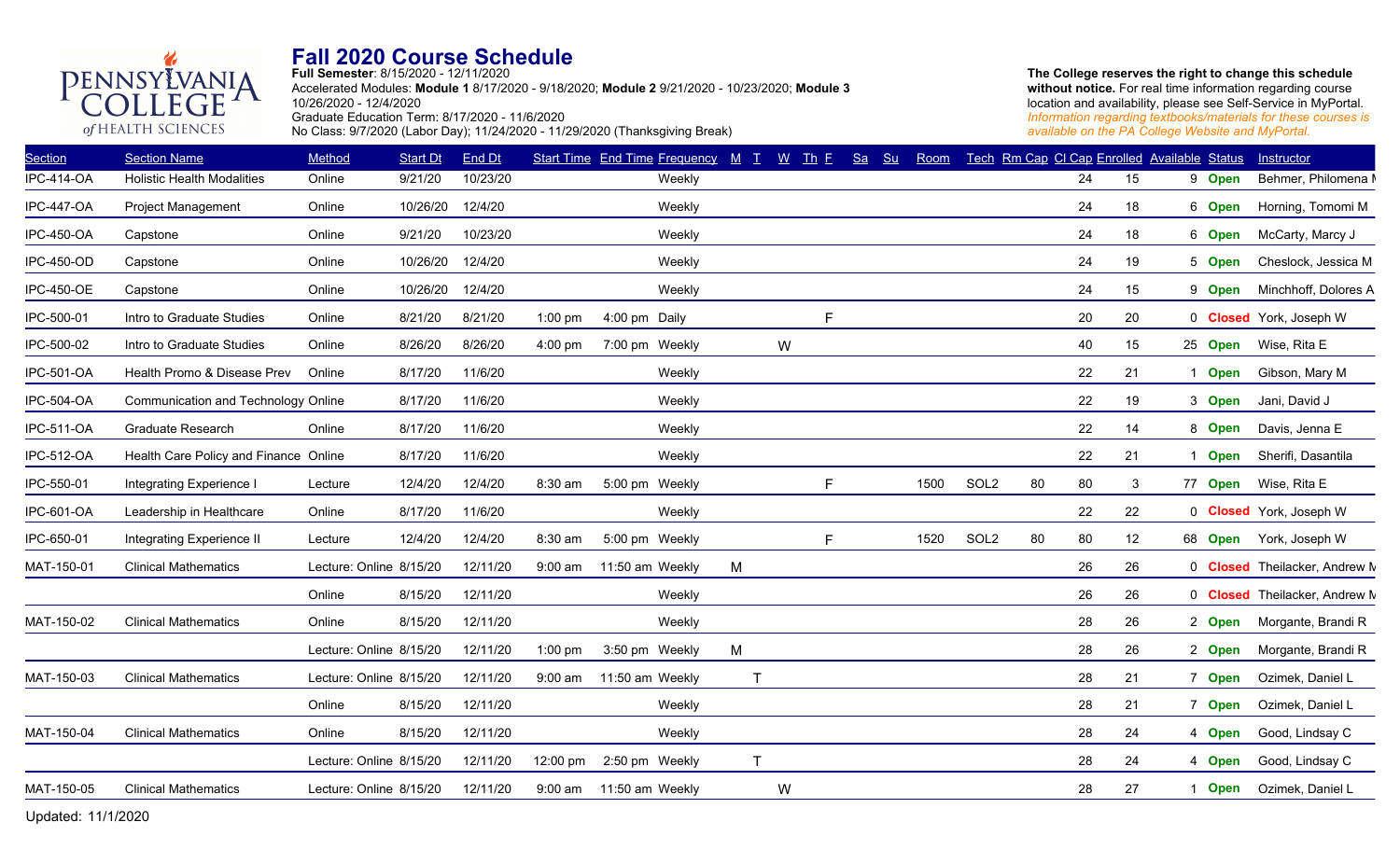**Full Semester**: 8/15/2020 - 12/11/2020 Accelerated Modules: **Module 1** 8/17/2020 - 9/18/2020; **Module 2** 9/21/2020 - 10/23/2020; **Module 3** 10/26/2020 - 12/4/2020 Graduate Education Term: 8/17/2020 - 11/6/2020 No Class: 9/7/2020 (Labor Day); 11/24/2020 - 11/29/2020 (Thanksgiving Break)

**The College reserves the right to change this schedule**  without notice. For real time information regarding course location and availability, please see Self-Service in MyPortal. *Information regarding textbooks/materials for these courses is available on the PA College Website and MyPortal.*

| <b>Section</b>    | <b>Section Name</b>         | Method                  | <b>Start Dt</b> | End Dt   |                   | Start Time End Time Frequency M T |              | $W$ Th $E$ | Sa<br>S <sub>u</sub> | Room | Tech Rm Cap CI Cap Enrolled Available Status |    |             | Instructor           |
|-------------------|-----------------------------|-------------------------|-----------------|----------|-------------------|-----------------------------------|--------------|------------|----------------------|------|----------------------------------------------|----|-------------|----------------------|
| MAT-150-05        |                             | Online                  | 8/15/20         | 12/11/20 |                   | Weekly                            |              |            |                      |      | 28                                           | 27 | <b>Open</b> | Ozimek, Daniel L     |
| MAT-150-06        | <b>Clinical Mathematics</b> | Online                  | 8/15/20         | 12/11/20 |                   | Weekly                            |              |            |                      |      | 28                                           | 24 | 4 Open      | Morgante, Brandi R   |
|                   |                             | Lecture: Online 8/15/20 |                 | 12/11/20 | $1:00$ pm         | 3:50 pm Weekly                    |              | W          |                      |      | 28                                           | 24 | 4 Open      | Morgante, Brandi R   |
| MAT-150-07        | <b>Clinical Mathematics</b> | Lecture: Online 8/15/20 |                 | 12/11/20 | $9:00$ am         | 11:50 am Weekly                   |              | Th         |                      |      | 28                                           | 23 | 5 Open      | Morgante, Brandi R   |
|                   |                             | Online                  | 8/15/20         | 12/11/20 |                   | Weekly                            |              |            |                      |      | 28                                           | 23 | 5 Open      | Morgante, Brandi R   |
| MAT-150-08        | <b>Clinical Mathematics</b> | Online                  | 8/15/20         | 12/11/20 |                   | Weekly                            |              |            |                      |      | 28                                           | 24 | 4 Open      | Good, Lindsay C      |
|                   |                             | Lecture: Online 8/15/20 |                 | 12/11/20 | $12:00$ pm        | 2:50 pm Weekly                    |              | Th         |                      |      | 28                                           | 24 | 4 Open      | Good, Lindsay C      |
| MAT-150-09        | <b>Clinical Mathematics</b> | Lecture: Online 8/15/20 |                 | 12/11/20 | $9:00$ am         | 11:50 am Weekly                   |              | F          |                      |      | 28                                           | 23 | 5 Open      | Morgante, Brandi R   |
|                   |                             | Online                  | 8/15/20         | 12/11/20 |                   | Weekly                            |              |            |                      |      | 28                                           | 23 | 5 Open      | Morgante, Brandi R   |
| MAT-150-41        | <b>Clinical Mathematics</b> | Online                  | 8/15/20         | 12/11/20 |                   | Weekly                            |              |            |                      |      | 26                                           | 19 | 7 Open      | Goldstein, Erich A   |
|                   |                             | Lecture: Online 8/15/20 |                 | 12/11/20 | 7:30 pm           | 8:50 pm Biweekly                  | M            | Th         |                      |      | 26                                           | 19 | 7 Open      | Goldstein, Erich A   |
| MAT-150-42        | <b>Clinical Mathematics</b> | Lecture: Online 8/15/20 |                 | 12/11/20 | $6:00$ pm         | 8:50 pm Weekly                    | $\mathsf{T}$ |            |                      |      | 26                                           | 22 | 4 Open      | Theilacker, Andrew M |
|                   |                             | Online                  | 8/15/20         | 12/11/20 |                   | Weekly                            |              |            |                      |      | 26                                           | 22 | 4 Open      | Theilacker, Andrew M |
| MAT-150-43        | <b>Clinical Mathematics</b> | Online                  | 8/15/20         | 12/11/20 |                   | Weekly                            |              |            |                      |      | 26                                           | 20 | 6 Open      | Goldstein, Erich A   |
|                   |                             | Lecture: Online 8/15/20 |                 | 12/11/20 | $6:00 \text{ pm}$ | 8:50 pm Weekly                    |              | W          |                      |      | 26                                           | 20 | 6 Open      | Goldstein, Erich A   |
| <b>MAT-150-OA</b> | <b>Clinical Mathematics</b> | Online                  | 8/15/20         | 12/11/20 |                   | Weekly                            |              |            |                      |      | 28                                           | 23 | 5 Open      | Good, Lindsay C      |
| <b>MAT-150-OB</b> | <b>Clinical Mathematics</b> | Online                  | 8/15/20         | 12/11/20 |                   | Weekly                            |              |            |                      |      | 28                                           | 24 | 4 Open      | Good, Lindsay C      |
| <b>MAT-150-OC</b> | <b>Clinical Mathematics</b> | Online                  | 8/15/20         | 12/11/20 |                   | Weekly                            |              |            |                      |      | 56                                           | 51 | 5 Open      | Ozimek, Daniel L     |
| MAT-160-01        | College Algebra             | Lecture: Online 8/15/20 |                 | 12/11/20 | $9:00$ am         | 11:50 am Weekly                   | $\mathsf{T}$ |            |                      |      | 24                                           | 21 | 3 Open      | Phillips, Mary L     |
|                   |                             | Online                  | 8/15/20         | 12/11/20 |                   | Weekly                            |              |            |                      |      | 24                                           | 21 | 3 Open      | Phillips, Mary L     |
| MAT-160-02        | College Algebra             | Online                  | 8/15/20         | 12/11/20 |                   | Weekly                            |              |            |                      |      | 24                                           | 21 | 3 Open      | Phillips, Mary L     |
|                   |                             | Lecture: Online 8/15/20 |                 | 12/11/20 | $1:00$ pm         | 3:50 pm Weekly                    |              | W          |                      |      | 24                                           | 21 | 3 Open      | Phillips, Mary L     |
| MAT-160-03        | College Algebra             | Lecture: Online 8/15/20 |                 | 12/11/20 | 8:30 am           | 11:20 am Weekly                   |              | F          |                      |      | 24                                           | 15 | 9 Open      | Phillips, Mary L     |

Updated: 11/1/2020 9

PENNSYLVANIA

of HEALTH SCIENCES

GE

 $\overline{C}$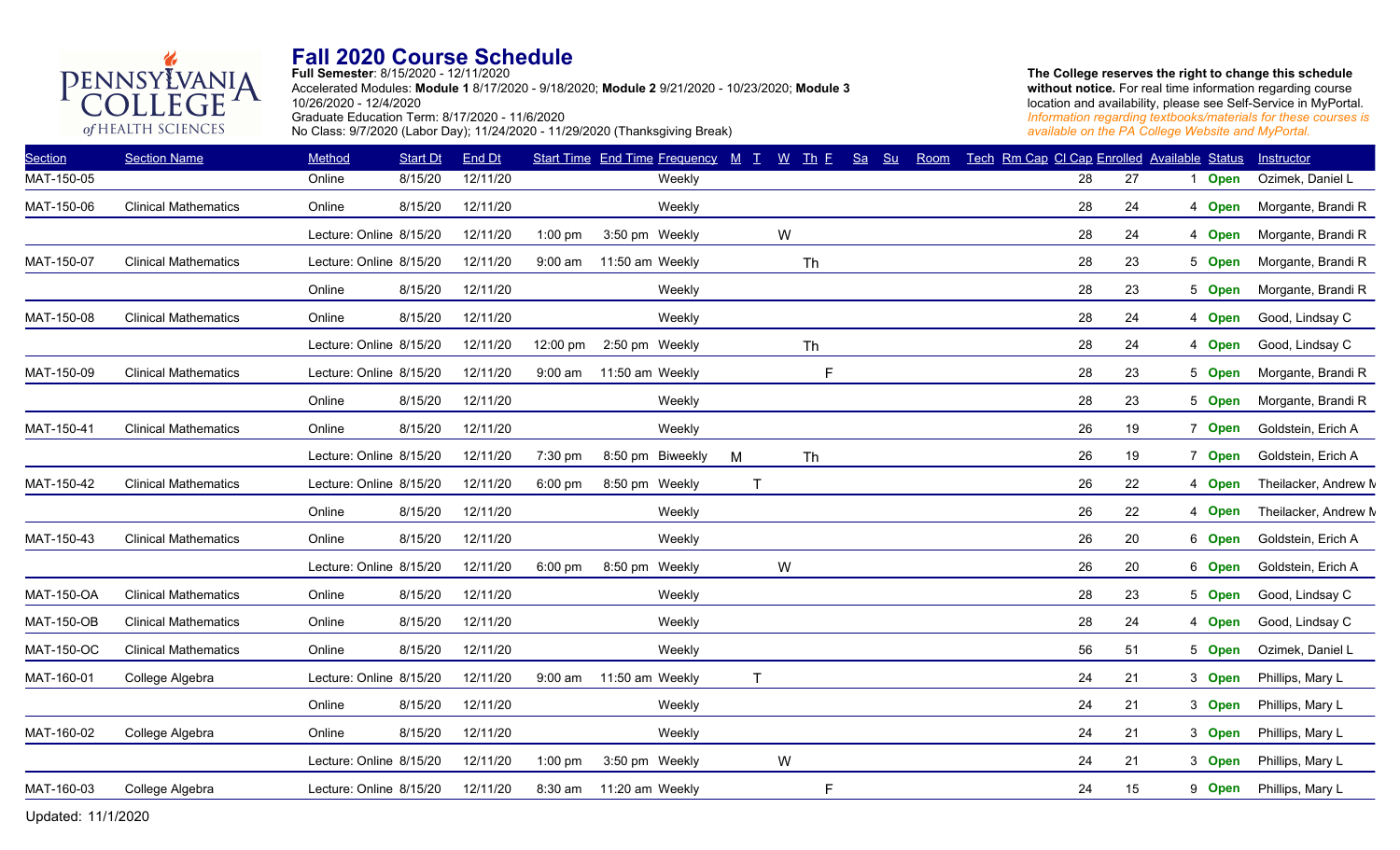

**Full Semester**: 8/15/2020 - 12/11/2020 Accelerated Modules: **Module 1** 8/17/2020 - 9/18/2020; **Module 2** 9/21/2020 - 10/23/2020; **Module 3** 10/26/2020 - 12/4/2020 Graduate Education Term: 8/17/2020 - 11/6/2020 No Class: 9/7/2020 (Labor Day); 11/24/2020 - 11/29/2020 (Thanksgiving Break)

**The College reserves the right to change this schedule**  without notice. For real time information regarding course location and availability, please see Self-Service in MyPortal. *Information regarding textbooks/materials for these courses is available on the PA College Website and MyPortal.*

| <b>Section</b>    | <b>Section Name</b>                                 | Method                  | <b>Start Dt</b> | End Dt   |           | Start Time End Time Frequency M T W Th E |        |   |        |             | Sa Su | Room | Tech Rm Cap CI Cap Enrolled Available Status |        |    |         | Instructor                  |
|-------------------|-----------------------------------------------------|-------------------------|-----------------|----------|-----------|------------------------------------------|--------|---|--------|-------------|-------|------|----------------------------------------------|--------|----|---------|-----------------------------|
| MAT-160-03        |                                                     | Online                  | 8/15/20         | 12/11/20 |           |                                          | Weekly |   |        |             |       |      |                                              | 24     | 15 | 9 Open  | Phillips, Mary L            |
| <b>MAT-260-OA</b> | <b>Statistics</b>                                   | Online                  | 8/15/20         | 10/23/20 |           |                                          | Weekly |   |        |             |       |      |                                              | 24     | 24 |         | 0 Closed Morgante, Brandi R |
| <b>MAT-260-OB</b> | <b>Statistics</b>                                   | Online                  | 8/15/20         | 10/23/20 |           |                                          | Weekly |   |        |             |       |      |                                              | 24     | 24 |         | 0 Closed Readinger, Erin L  |
| <b>MAT-260-OC</b> | <b>Statistics</b>                                   | Online                  | 8/15/20         | 10/23/20 |           |                                          | Weekly |   |        |             |       |      |                                              | 24     | 14 | 10 Open | Goldstein, Erich A          |
| MLS-401-01        | Fund Oper of Clinical Lab                           | Lecture: Online 8/17/20 |                 | 9/25/20  | $1:00$ pm | 2:50 pm Weekly                           |        | T |        | Th          |       |      |                                              | 20     | 11 | 9 Open  | Soost, Sherry L             |
|                   |                                                     | Lecture: Online 8/17/20 |                 | 9/25/20  | $1:00$ pm | 1:50 pm Weekly                           |        |   | W      |             |       |      |                                              | 20     | 11 | 9 Open  | Soost, Sherry L             |
|                   |                                                     | Laboratory              | 8/17/20         | 9/25/20  |           |                                          | Weekly |   |        |             |       |      |                                              | 20     | 11 | 9 Open  | Soost, Sherry L             |
|                   |                                                     | Online                  | 8/17/20         | 9/25/20  |           |                                          | Weekly |   |        |             |       |      |                                              | 20     | 11 | 9 Open  | Soost, Sherry L             |
| MLS-411-01        | Clinical Microbiology I                             | Laboratory              | 8/17/20         | 12/11/20 |           |                                          | Weekly |   |        |             |       |      |                                              | 20     | 11 | 9 Open  | Soost, Sherry L             |
|                   |                                                     | Online                  | 8/17/20         | 12/11/20 |           |                                          | Weekly |   |        |             |       |      |                                              | 20     | 11 | 9 Open  | Soost, Sherry L             |
|                   |                                                     | Lecture: Online 8/17/20 |                 | 9/25/20  |           | 10:00 am 11:50 am Weekly                 |        |   | T W Th |             |       |      |                                              | $20\,$ | 11 | 9 Open  | Soost, Sherry L             |
|                   |                                                     | Lecture: Online 8/17/20 |                 | 12/11/20 |           | 10:00 am 11:50 am Weekly                 |        |   |        | $\mathsf F$ |       |      |                                              | 20     | 11 | 9 Open  | Soost, Sherry L             |
| MLS-421-01        | Clinical Lab Hematology I                           | Online                  | 8/17/20         | 12/11/20 |           |                                          | Weekly |   |        |             |       |      |                                              | 20     | 11 | 9 Open  | Wood, Marie E               |
|                   |                                                     | Laboratory              | 8/17/20         | 12/11/20 |           |                                          | Weekly |   |        |             |       |      |                                              | 20     | 11 | 9 Open  | Wood, Marie E               |
| MLS-431-01        | Medical Lab Chemistry I                             | Laboratory              | 8/17/20         | 12/11/20 |           |                                          | Weekly |   |        |             |       |      |                                              | 20     | 11 | 9 Open  | Soost, Sherry L             |
|                   |                                                     | Online                  | 8/17/20         | 12/11/20 |           |                                          | Weekly |   |        |             |       |      |                                              | 20     | 11 | 9 Open  | Soost, Sherry L             |
|                   |                                                     | Lecture: Online 8/17/20 |                 | 9/25/20  | 8:00 am   | 9:50 am Weekly                           |        |   | T W Th |             |       |      |                                              | 20     | 11 | 9 Open  | Soost, Sherry L             |
|                   |                                                     | Lecture: Online 8/17/20 |                 | 12/11/20 | 8:00 am   | 9:50 am Weekly                           |        |   |        | F           |       |      |                                              | 20     | 11 | 9 Open  | Soost, Sherry L             |
| MLS-441-01        | Med Lab Immunology/Serology Lecture: Online 8/17/20 |                         |                 | 12/11/20 | $1:00$ pm | 2:50 pm Weekly                           |        | M |        |             |       |      |                                              | 20     | 11 | 9 Open  | Bond, Carol S               |
|                   |                                                     | Laboratory              | 8/17/20         | 12/11/20 |           |                                          | Weekly |   |        |             |       |      |                                              | 20     | 11 | 9 Open  | Bond, Carol S               |
|                   |                                                     | Online                  | 8/17/20         | 12/11/20 |           |                                          | Weekly |   |        |             |       |      |                                              | 20     | 11 | 9 Open  | Bond, Carol S               |
| MLS-451-01        | Clinical Lab Practicum I                            | Clinical                | 9/28/20         | 12/11/20 | 7:30 am   | 2:50 pm Weekly                           |        |   | T W Th |             |       |      |                                              | 20     | 11 | 9 Open  | Soost, Sherry L             |
| MLS-461-01        | Lab Leadership Mgmt Skills                          | Online                  | 8/17/20         | 12/11/20 |           |                                          | Weekly |   |        |             |       |      |                                              | 20     | 11 | 9 Open  | Bond, Carol S               |
|                   |                                                     |                         |                 |          |           |                                          |        |   |        |             |       |      |                                              |        |    |         |                             |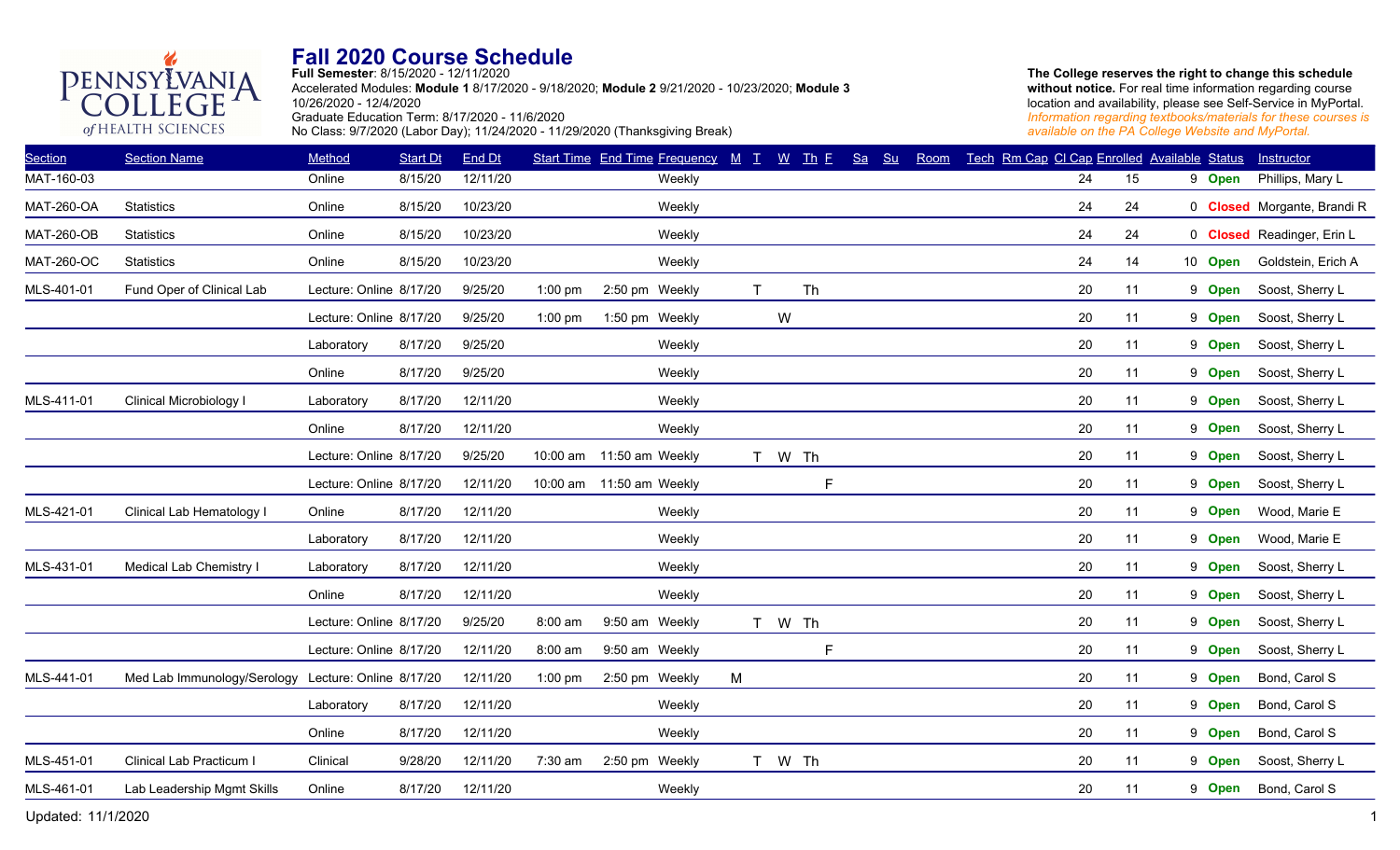

**Full Semester**: 8/15/2020 - 12/11/2020 Accelerated Modules: **Module 1** 8/17/2020 - 9/18/2020; **Module 2** 9/21/2020 - 10/23/2020; **Module 3** 10/26/2020 - 12/4/2020 Graduate Education Term: 8/17/2020 - 11/6/2020 No Class: 9/7/2020 (Labor Day); 11/24/2020 - 11/29/2020 (Thanksgiving Break)

**The College reserves the right to change this schedule**  without notice. For real time information regarding course location and availability, please see Self-Service in MyPortal. *Information regarding textbooks/materials for these courses is available on the PA College Website and MyPortal.*

| <b>Section</b>    | <b>Section Name</b>                                   | Method                  | <b>Start Dt</b> | End Dt   |           | Start Time End Time Frequency $M$ T $M$ Th E |        |              |           | Sa | Su | Room |  | Tech Rm Cap CI Cap Enrolled Available Status |                |         | Instructor        |
|-------------------|-------------------------------------------------------|-------------------------|-----------------|----------|-----------|----------------------------------------------|--------|--------------|-----------|----|----|------|--|----------------------------------------------|----------------|---------|-------------------|
| <b>NHA-521-OA</b> | Health Systems Org & Mngt                             | Online                  | 8/17/20         | 11/6/20  |           |                                              | Weekly |              |           |    |    |      |  | 22                                           | 7              | 15 Open | Kalfin, Michael J |
| <b>NHA-522-OA</b> | Org Behavior & Process Improv Online                  |                         | 8/17/20         | 11/6/20  |           |                                              | Weekly |              |           |    |    |      |  | 22                                           | $\overline{7}$ | 15 Open | Horning, Tomomi M |
| <b>NHA-601-OA</b> | Quantitative Business Analysis Online                 |                         | 8/17/20         | 11/6/20  |           |                                              | Weekly |              |           |    |    |      |  | 22                                           | $\overline{7}$ | 15 Open | Costea, Dana      |
| NHA-602-OA        | <b>Strategic Planning</b>                             | Online                  | 8/17/20         | 11/6/20  |           |                                              | Weekly |              |           |    |    |      |  | 22                                           | 9              | 13 Open | York, Joseph W    |
| <b>NHE-611-OA</b> | <b>Educational Assessment</b>                         | Online                  | 8/17/20         | 11/6/20  |           |                                              | Weekly |              |           |    |    |      |  | 22                                           | 10             | 12 Open | Taylor, Joyce M   |
| NMT-201-01        | Nuclear Medicine Theory I                             | Lecture: Online 8/17/20 |                 | 12/11/20 | 9:00 am   | 2:50 pm Weekly                               |        |              | Th        |    |    |      |  | 20                                           | 11             | 9 Open  | Fasano, Mary K    |
|                   |                                                       | Online                  | 8/17/20         | 12/11/20 |           |                                              | Weekly |              |           |    |    |      |  | 20                                           | 11             | 9 Open  | Fasano, Mary K    |
| NMT-211-01        | Nuclear Med Clin I                                    | Clinical                | 8/17/20         | 12/11/20 |           |                                              | Weekly | M T W        |           |    |    |      |  | 20                                           | 11             | 9 Open  | Fasano, Mary K    |
| NUR-101-01        | Foundations of Nursing Pract                          | Online                  | 8/15/20         | 12/11/20 |           |                                              | Weekly |              |           |    |    |      |  | 45                                           | 42             | 3 Open  | Wilk, Deanna N    |
|                   |                                                       | Lecture: Online 8/15/20 |                 | 12/11/20 | 8:30 am   | 10:50 am Weekly                              |        | M            | Th        |    |    |      |  | 45                                           | 42             | 3 Open  | Wilk, Deanna N    |
| NUR-101-02        | Foundations of Nursing Pract                          | Lecture: Online 8/15/20 |                 | 12/11/20 | 8:30 am   | 10:50 am Weekly                              |        | м            | <b>Th</b> |    |    |      |  | 45                                           | 35             | 10 Open | Wilk, Deanna N    |
|                   |                                                       | Online                  | 8/15/20         | 12/11/20 |           |                                              | Weekly |              |           |    |    |      |  | 45                                           | 35             | 10 Open | Wilk, Deanna N    |
| NUR-101-03        | Foundations of Nursing Pract                          | Online                  | 8/15/20         | 12/11/20 |           |                                              | Weekly |              |           |    |    |      |  | 45                                           | 37             | 8 Open  | Wilk, Deanna N    |
|                   |                                                       | Lecture: Online 8/15/20 |                 | 12/11/20 | 1:00 pm   | 3:20 pm Weekly                               |        | M            | Th        |    |    |      |  | 45                                           | 37             | 8 Open  | Wilk, Deanna N    |
| NUR-101-04        | Foundations of Nursing Pract                          | Lecture: Online 8/15/20 |                 | 12/11/20 | $1:00$ pm | 3:20 pm Weekly                               |        | M            | Th        |    |    |      |  | 45                                           | 33             | 12 Open | Wilk, Deanna N    |
|                   |                                                       | Online                  | 8/15/20         | 12/11/20 |           |                                              | Weekly |              |           |    |    |      |  | 45                                           | 33             | 12 Open | Wilk, Deanna N    |
| NUR-101-41        | Foundations of Nursing Pract                          | Online                  | 8/15/20         | 12/11/20 |           |                                              | Weekly |              |           |    |    |      |  | 48                                           | 35             | 13 Open | Wilk, Deanna N    |
|                   |                                                       | Lecture: Online 8/15/20 |                 | 12/11/20 | 5:00 pm   | 7:20 pm Weekly                               |        | М            | Th        |    |    |      |  | 48                                           | 35             | 13 Open | Wilk, Deanna N    |
| NUR-101-42        | Foundations of Nursing Pract                          | Lecture: Online 8/15/20 |                 | 12/11/20 | $5:00$ pm | 7:20 pm Weekly                               |        | M            | Th        |    |    |      |  | 48                                           | 36             | 12 Open | Wilk, Deanna N    |
|                   |                                                       | Online                  | 8/15/20         | 12/11/20 |           |                                              | Weekly |              |           |    |    |      |  | 48                                           | 36             | 12 Open | Wilk, Deanna N    |
| NUR-102-01        | Families Within the Community Online                  |                         | 8/15/20         | 12/11/20 |           |                                              | Weekly |              |           |    |    |      |  | 58                                           | 54             | 4 Open  | Murphy, Glenn P   |
|                   |                                                       | Lecture: Online 8/15/20 |                 | 12/11/20 | 12:00 pm  | 3:50 pm Weekly                               |        | T            | Th        |    |    |      |  | 58                                           | 54             | 4 Open  | Murphy, Glenn P   |
| NUR-102-02        | Families Within the Community Lecture: Online 8/15/20 |                         |                 | 12/11/20 |           | 12:00 pm 3:50 pm Weekly                      |        | $\mathsf{T}$ | Th        |    |    |      |  | 58                                           | 54             | 4 Open  | Murphy, Glenn P   |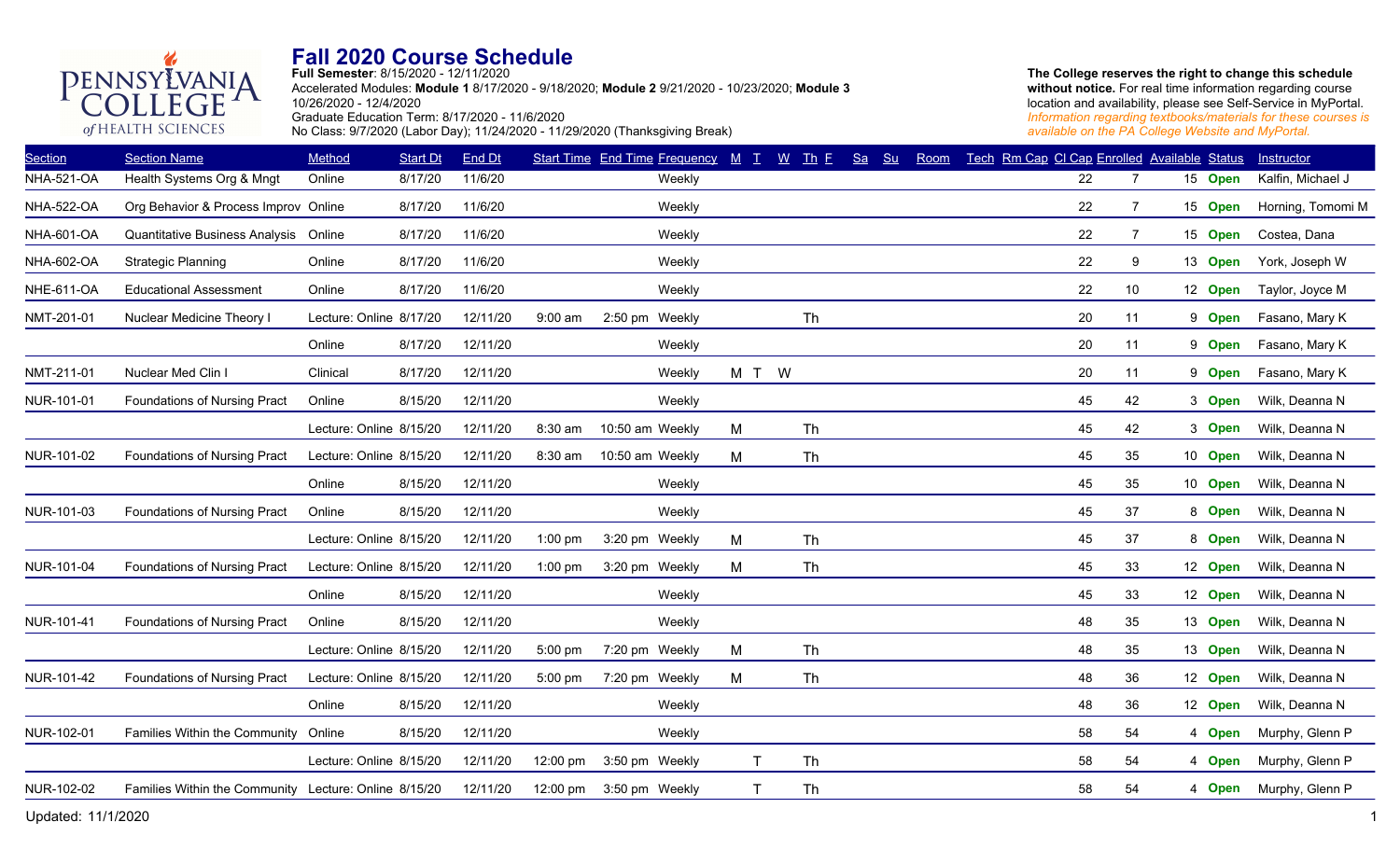**Full Semester**: 8/15/2020 - 12/11/2020

Accelerated Modules: **Module 1** 8/17/2020 - 9/18/2020; **Module 2** 9/21/2020 - 10/23/2020; **Module 3** 10/26/2020 - 12/4/2020 Graduate Education Term: 8/17/2020 - 11/6/2020 No Class: 9/7/2020 (Labor Day); 11/24/2020 - 11/29/2020 (Thanksgiving Break)

**The College reserves the right to change this schedule**  without notice. For real time information regarding course location and availability, please see Self-Service in MyPortal. *Information regarding textbooks/materials for these courses is available on the PA College Website and MyPortal.*

| <b>Section</b> | <b>Section Name</b>                                   | Method                  | <b>Start Dt</b> | <b>End Dt</b> |           | Start Time End Time Frequency $M$ T $W$ Th E |              |   |                | Sa Su | Room | Tech Rm Cap CI Cap Enrolled Available Status |     |         | Instructor                |
|----------------|-------------------------------------------------------|-------------------------|-----------------|---------------|-----------|----------------------------------------------|--------------|---|----------------|-------|------|----------------------------------------------|-----|---------|---------------------------|
| NUR-102-02     |                                                       | Online                  | 8/15/20         | 12/11/20      |           | Weekly                                       |              |   |                |       |      | 58                                           | 54  | 4 Open  | Murphy, Glenn P           |
| NUR-111-01     | Foundations of Nur Clin Lab                           | Clinical                | 8/15/20         | 12/11/20      | $6:30$ am | 11:00 pm Weekly                              | $\mathsf{T}$ |   |                |       |      | 56                                           | 50  | 6 Open  | Wilk, Deanna N            |
| NUR-111-02     | Foundations of Nur Clin Lab                           | Clinical                | 8/15/20         | 12/11/20      | $6:30$ am | 11:00 pm Weekly                              |              | W |                |       |      | 56                                           | 46  | 10 Open | Wilk, Deanna N            |
| NUR-111-03     | Foundations of Nur Clin Lab                           | Clinical                | 8/15/20         | 12/11/20      | 6:30 am   | 11:00 pm Weekly                              | $\mathsf{T}$ |   |                |       |      | 48                                           | 44  | 4 Open  | Wilk, Deanna N            |
| NUR-111-41     | Foundations of Nur Clin Lab                           | Clinical                | 8/15/20         | 12/11/20      | 6:30 am   | 11:00 pm Biweekly                            |              |   |                | Sa Su |      | 72                                           | 62  | 10 Open | Wilk, Deanna N            |
| NUR-112-01     | Families in Community Clinical                        | Clinical                | 8/15/20         | 12/11/20      | 6:30 am   | 11:00 pm Weekly                              |              | W | F              |       |      | 108                                          | 104 | 4 Open  | Murphy, Glenn P           |
| NUR-160-B01    | Hist & Theory of Nursing Prac                         | Lecture: Online 8/17/20 |                 | 9/18/20       | 9:00 am   | 1:00 pm Weekly                               | $\mathsf{T}$ |   |                |       |      | 24                                           | 22  | 2 Open  | Wolanski, Thola A         |
|                |                                                       | Online                  | 8/17/20         | 9/18/20       |           | Weekly                                       |              |   |                |       |      | 24                                           | 22  | 2 Open  | Wolanski, Thola A         |
| NUR-160-B02    | Hist & Theory of Nursing Prac                         | Online                  | 8/17/20         | 9/18/20       |           | Weekly                                       |              |   |                |       |      | 24                                           | 22  | 2 Open  | Cavanaugh, Corinna        |
|                |                                                       | Lecture: Online 8/17/20 |                 | 9/18/20       | 9:00 am   | 1:00 pm Weekly                               | $\mathsf{T}$ |   |                |       |      | 24                                           | 22  | 2 Open  | Cavanaugh, Corinna        |
| NUR-160-B03    | Hist & Theory of Nursing Prac                         | Lecture: Online 8/17/20 |                 | 9/18/20       | $1:00$ pm | 5:00 pm Weekly                               |              | W |                |       |      | 24                                           | 22  | 2 Open  | Rapiey, Michelle          |
|                |                                                       | Online                  | 8/17/20         | 9/18/20       |           | Weekly                                       |              |   |                |       |      | 24                                           | 22  | 2 Open  | Rapiey, Michelle          |
| NUR-160-B04    | Hist & Theory of Nursing Prac                         | Lecture: Online 9/21/20 |                 | 10/23/20      | $9:00$ am | 1:00 pm Weekly                               | M            |   |                |       |      | 24                                           | 8   | 16 Open | Cavanaugh, Corinna        |
|                |                                                       | Online                  | 9/21/20         | 10/23/20      |           | Weekly                                       |              |   |                |       |      | 24                                           | 8   | 16 Open | Cavanaugh, Corinna        |
| NUR-170-01     | <b>Foundational Nursing I</b>                         | Clinical                | 8/15/20         | 12/11/20      | $6:00$ am | 3:00 pm Weekly                               |              |   | Th             |       |      | 48                                           | 40  | 8 Open  | Weaver, Jacqueline /      |
|                |                                                       | Lecture: Online 8/15/20 |                 | 12/11/20      | $6:00$ am | 3:00 pm Weekly                               |              |   | <b>Th</b>      |       |      | 48                                           | 40  | 8 Open  | Weaver, Jacqueline /      |
| NUR-170-02     | <b>Foundational Nursing I</b>                         | Lecture: Online 8/15/20 |                 | 12/11/20      | $6:00$ am | 3:00 pm Weekly                               |              |   | F              |       |      | 40                                           | 35  | 5 Open  | Weaver, Jacqueline /      |
|                |                                                       | Clinical                | 8/15/20         | 12/11/20      | $6:00$ am | 3:00 pm Weekly                               |              |   | F              |       |      | 40                                           | 35  | 5 Open  | Weaver, Jacqueline /      |
| NUR-201-01     | Acute & Chronic Hlth Problems Lecture: Online 8/15/20 |                         |                 | 12/11/20      | $9:00$ am | 1:00 pm Weekly                               |              | W | F              |       |      | 48                                           | 49  |         | (1) Closed Fetter, Mary E |
|                |                                                       | Online                  | 8/15/20         | 12/11/20      |           | Weekly                                       |              |   |                |       |      | 48                                           | 49  |         | (1) Closed Fetter, Mary E |
| NUR-201-02     | Acute & Chronic Hith Problems                         | Online                  | 8/15/20         | 12/11/20      |           | Weekly                                       |              |   |                |       |      | 48                                           | 48  |         | 0 Closed Fetter, Mary E   |
|                |                                                       | Lecture: Online 8/15/20 |                 | 12/11/20      | $9:00$ am | 1:00 pm Weekly                               |              | W | $\overline{F}$ |       |      | 48                                           | 48  |         | 0 Closed Fetter, Mary E   |
| NUR-201-03     | Acute & Chronic Hlth Problems Lecture: Online 8/15/20 |                         |                 | 12/11/20      | $1:00$ pm | 5:00 pm Weekly                               |              | W | F              |       |      | 48                                           | 44  |         | 4 Open Fetter, Mary E     |
|                |                                                       |                         |                 |               |           |                                              |              |   |                |       |      |                                              |     |         |                           |

PENNSYLVANIA

of HEALTH SCIENCES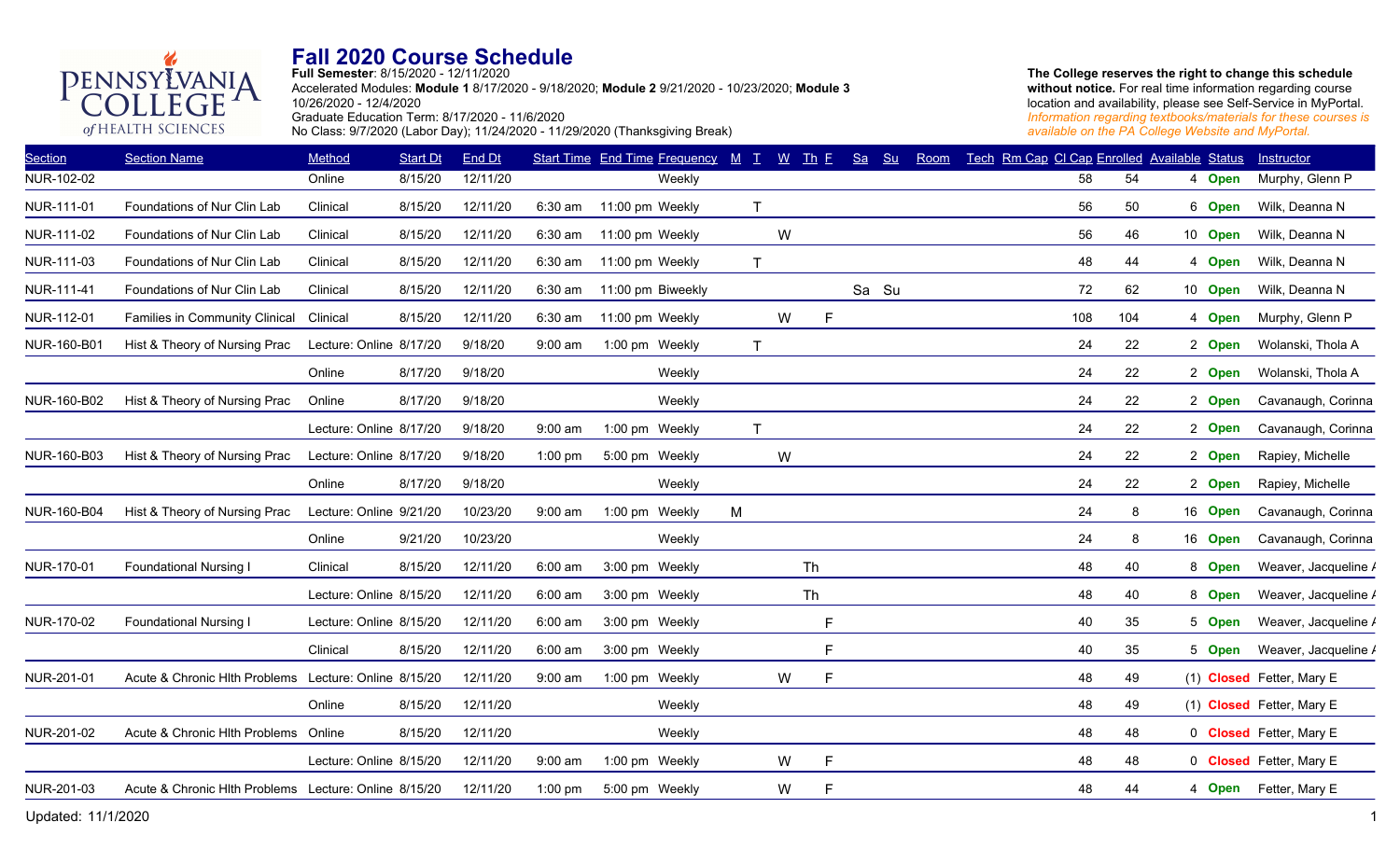**Full Semester**: 8/15/2020 - 12/11/2020

Accelerated Modules: **Module 1** 8/17/2020 - 9/18/2020; **Module 2** 9/21/2020 - 10/23/2020; **Module 3** 10/26/2020 - 12/4/2020 Graduate Education Term: 8/17/2020 - 11/6/2020 No Class: 9/7/2020 (Labor Day); 11/24/2020 - 11/29/2020 (Thanksgiving Break)

**The College reserves the right to change this schedule**  without notice. For real time information regarding course location and availability, please see Self-Service in MyPortal. *Information regarding textbooks/materials for these courses is available on the PA College Website and MyPortal.*

| <b>Section</b> | <b>Section Name</b>                                    | Method                  | <b>Start Dt</b> | <b>End Dt</b> |           | Start Time End Time Frequency M T W Th E |     |          |        | Sa | Su    | Room | Tech Rm Cap CI Cap Enrolled Available Status |    |         | Instructor                        |
|----------------|--------------------------------------------------------|-------------------------|-----------------|---------------|-----------|------------------------------------------|-----|----------|--------|----|-------|------|----------------------------------------------|----|---------|-----------------------------------|
| NUR-201-03     |                                                        | Online                  | 8/15/20         | 12/11/20      |           | Weekly                                   |     |          |        |    |       |      | 48                                           | 44 | 4 Open  | Fetter, Mary E                    |
| NUR-201-04     | Acute & Chronic Hith Problems Online                   |                         | 8/15/20         | 12/11/20      |           | Weekly                                   |     |          |        |    |       |      | 48                                           | 35 | 13 Open | Fetter, Mary E                    |
|                |                                                        | Lecture: Online 8/15/20 |                 | 12/11/20      | $1:00$ pm | 5:00 pm Weekly                           |     | W        | E      |    |       |      | 48                                           | 35 | 13 Open | Fetter, Mary E                    |
| NUR-202-01     | Crisis & Complex Hlth Problems Lecture: Online 8/15/20 |                         |                 | 12/11/20      | 9:00 am   | 1:00 pm Weekly                           |     |          | Th F   |    |       |      | 40                                           | 40 |         | 0 <b>Closed</b> Leonardo, Kathy R |
|                |                                                        | Online                  | 8/15/20         | 12/11/20      |           | Weekly                                   |     |          |        |    |       |      | 40                                           | 40 |         | 0 <b>Closed</b> Leonardo, Kathy R |
| NUR-202-02     | Crisis & Complex Hlth Problems Online                  |                         | 8/15/20         | 12/11/20      |           | Weekly                                   |     |          |        |    |       |      | 40                                           | 38 | 2 Open  | Leonardo, Kathy R                 |
|                |                                                        | Lecture: Online 8/15/20 |                 | 12/11/20      | 9:00 am   | 1:00 pm Weekly                           | M T |          |        |    |       |      | 40                                           | 38 | 2 Open  | Leonardo, Kathy R                 |
| NUR-202-03     | Crisis & Complex Hlth Problems Online                  |                         | 8/15/20         | 12/11/20      |           | Weekly                                   |     |          |        |    |       |      | 40                                           | 35 | 5 Open  | Leonardo, Kathy R                 |
|                |                                                        | Lecture: Online 8/15/20 |                 | 12/11/20      | 9:00 am   | 1:00 pm Weekly                           | M T |          |        |    |       |      | 40                                           | 35 | 5 Open  | Leonardo, Kathy R                 |
| NUR-203-41     | Acute & Chronic Hlth Prob I                            | Online                  | 8/15/20         | 12/11/20      |           | Weekly                                   |     |          |        |    |       |      | 53                                           | 55 |         | (2) Closed Fetter, Mary E         |
|                |                                                        | Lecture: Online 8/15/20 |                 | 12/11/20      | 5:00 pm   | 9:00 pm Weekly                           |     | W        |        |    |       |      | 53                                           | 55 |         | (2) Closed Fetter, Mary E         |
| NUR-205-41     | Crisis & Complex Hlth Prob I                           | Lecture: Online 8/15/20 |                 | 12/11/20      | 5:00 pm   | 9:00 pm Weekly                           |     |          | Th     |    |       |      | 40                                           | 35 | 5 Open  | Leonardo, Kathy R                 |
|                |                                                        | Online                  | 8/15/20         | 12/11/20      |           | Weekly                                   |     |          |        |    |       |      | 40                                           | 35 | 5 Open  | Leonardo, Kathy R                 |
| NUR-211-01     | Acute & Chronic Hlth Prob Clin                         | Clinical                | 8/15/20         | 12/11/20      | 6:30 am   | 11:00 pm Weekly                          | M   |          | Th     |    |       |      | 70                                           | 70 |         | 0 <b>Closed</b> Mader, Suzanne E  |
| NUR-211-02     | Acute & Chronic Hlth Prob Clin                         | Clinical                | 8/15/20         | 12/11/20      | 6:30 am   | 11:00 pm Weekly                          |     | T        | Th     |    |       |      | 90                                           | 89 | 1 Open  | Mader, Suzanne E                  |
| NUR-212-01     | Crisis & Cmplx Hlth Prob Clin                          | Clinical                | 8/15/20         | 12/11/20      | 6:30 am   | 11:00 pm Weekly                          | M T | <b>W</b> |        |    |       |      | 45                                           | 40 | 5 Open  | Leonardo, Kathy R                 |
| NUR-212-02     | Crisis & Cmplx Hlth Prob Clin                          | Clinical                | 8/15/20         | 12/11/20      | $6:03$ am | 11:00 pm Weekly                          |     |          | W Th F |    |       |      | 70                                           | 69 | 1 Open  | Leonardo, Kathy R                 |
| NUR-213-01     | Acute & Chronic Nurs I Clin                            | Clinical                | 8/15/20         | 12/11/20      | 6:30 am   | 11:00 pm Biweekly                        |     |          |        |    | Sa Su |      | 60                                           | 53 | 7 Open  | Mader, Suzanne E                  |
| NUR-215-01     | Crisis & Complex Hlth Prob I C Clinical                |                         | 8/15/20         | 12/11/20      | 6:30 am   | 11:00 pm Biweekly                        |     |          |        |    | Sa Su |      | 60                                           | 31 | 29 Open | Leonardo, Kathy R                 |
| NUR-260-01     | Pharmacology                                           | Lecture: Online 8/15/20 |                 | 12/11/20      | 12:30 pm  | 2:00 pm Weekly                           |     | W        |        |    |       |      | 32                                           | 30 | 2 Open  | Cox-Davenport, Rebe               |
|                |                                                        | Lecture: Online 8/15/20 |                 | 12/11/20      | 8:00 am   | 9:30 am Weekly                           |     |          | F      |    |       |      | 32                                           | 30 | 2 Open  | Cox-Davenport, Rebe               |
|                |                                                        | Online                  | 8/15/20         | 12/11/20      |           | Weekly                                   |     |          |        |    |       |      | 32                                           | 30 | 2 Open  | Cox-Davenport, Rebe               |
| NUR-260-02     | Pharmacology                                           | Online                  | 8/15/20         | 12/11/20      |           | Weekly                                   |     |          |        |    |       |      | 32                                           | 28 | 4 Open  | Cox-Davenport, Rebe               |
|                |                                                        |                         |                 |               |           |                                          |     |          |        |    |       |      |                                              |    |         |                                   |

PENNSYLVANIA

of HEALTH SCIENCES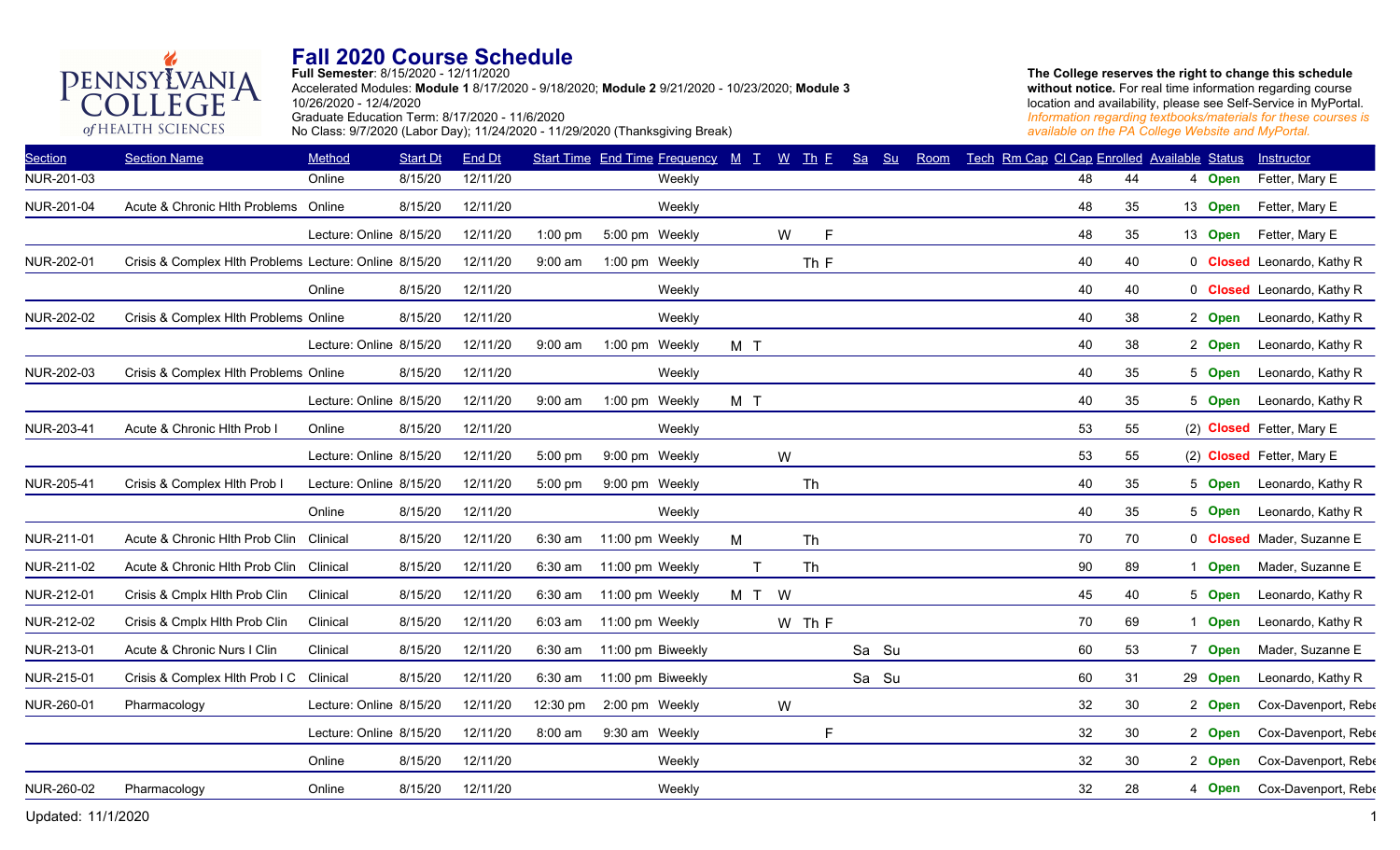**Full Semester**: 8/15/2020 - 12/11/2020

Accelerated Modules: **Module 1** 8/17/2020 - 9/18/2020; **Module 2** 9/21/2020 - 10/23/2020; **Module 3** 10/26/2020 - 12/4/2020 Graduate Education Term: 8/17/2020 - 11/6/2020 No Class: 9/7/2020 (Labor Day); 11/24/2020 - 11/29/2020 (Thanksgiving Break)

**The College reserves the right to change this schedule**  without notice. For real time information regarding course location and availability, please see Self-Service in MyPortal. *Information regarding textbooks/materials for these courses is available on the PA College Website and MyPortal.*

| <b>Section</b>    | <b>Section Name</b>                  | Method                  | <b>Start Dt</b> | <b>End Dt</b> |           | Start Time End Time Frequency M T |                | $W$ Th E | Sa | Su<br>Room | Tech Rm Cap CI Cap Enrolled Available Status |                      |         | Instructor                   |
|-------------------|--------------------------------------|-------------------------|-----------------|---------------|-----------|-----------------------------------|----------------|----------|----|------------|----------------------------------------------|----------------------|---------|------------------------------|
| NUR-260-02        |                                      | Lecture: Online 8/15/20 |                 | 12/11/20      | 10:00 am  | 11:30 am Weekly                   |                | F        |    |            |                                              | 32<br>28             | 4 Open  | Cox-Davenport, Rebe          |
|                   |                                      | Lecture: Online 8/15/20 |                 | 12/11/20      | 2:30 pm   | 4:00 pm Weekly                    |                | W        |    |            |                                              | 32<br>28             | 4 Open  | Cox-Davenport, Rebe          |
| NUR-275-01        | Health and Illness                   | Clinical                | 9/21/20         | 12/11/20      | 6:30 am   | 11:00 pm Weekly                   | M T            |          |    |            |                                              | 32<br>29             | 3 Open  | Wolanski, Thola A            |
|                   |                                      | Lecture: Online 8/15/20 |                 | 12/11/20      | $9:00$ am | 11:00 am Weekly                   |                | W Th     |    |            |                                              | 32<br>29             | 3 Open  | Wolanski, Thola A            |
|                   |                                      | Online                  | 8/15/20         | 12/11/20      |           | Weekly                            |                |          |    |            |                                              | 32<br>29             | 3 Open  | Wolanski, Thola A            |
| NUR-295-01        | Health and Illness II                | Online                  | 8/15/20         | 12/11/20      |           | Weekly                            |                |          |    |            |                                              | 32<br>30             | 2 Open  | Hentz, Stephanie R           |
|                   |                                      | Clinical                | 9/21/20         | 12/11/20      | 6:30 am   | 11:00 pm Weekly                   | M <sub>T</sub> |          |    |            |                                              | 32<br>30             | 2 Open  | Hentz, Stephanie R           |
|                   |                                      | Lecture: Online 8/15/20 |                 | 12/11/20      | $9:00$ am | 12:00 pm Weekly                   |                | W Th     |    |            |                                              | 32<br>30             | 2 Open  | Hentz, Stephanie R           |
| <b>NUR-301-OA</b> | Conceptual Found Nursing Prac Online |                         | 10/26/20        | 12/4/20       |           | Weekly                            |                |          |    |            |                                              | 24<br>23             | 1 Open  | Buchanan, Kay E              |
| <b>NUR-301-OB</b> | Conceptual Found Nursing Prac Online |                         | 10/26/20        | 12/4/20       |           | Weekly                            |                |          |    |            |                                              | 24<br>22             | 2 Open  | Uhrich, Karen                |
| <b>NUR-310-OA</b> | Human Diversity & Health Care Online |                         | 8/17/20         | 9/18/20       |           | Weekly                            |                |          |    |            |                                              | 24<br>20             | 4 Open  | Berkstresser, Kristie        |
| <b>NUR-310-OB</b> | Human Diversity & Health Care Online |                         | 8/17/20         | 9/18/20       |           | Weekly                            |                |          |    |            |                                              | 24<br>20             | 4 Open  | Foertsch, Rhonda S           |
| NUR-311-B01       | <b>Cultural Care in Nursing</b>      | Online                  | 8/17/20         | 9/18/20       |           | Weekly                            |                |          |    |            |                                              | 24<br>20             | 4 Open  | Hentz, Stephanie R           |
|                   |                                      | Lecture: Online 8/17/20 |                 | 9/18/20       | $9:00$ am | 1:00 pm Weekly                    | T              |          |    |            |                                              | 24<br>20             | 4 Open  | Hentz, Stephanie R           |
| <b>NUR-340-OA</b> | Comprehensive Hlth AssessmentOnline  |                         | 9/21/20         | 10/23/20      |           | Weekly                            |                |          |    |            |                                              | 24<br>22             | 2 Open  | Minchhoff, Dolores A         |
| NUR-405-01        | Health and Illness IV                | Clinical                | 9/21/20         | 12/11/20      | $6:30$ am | 11:00 pm Weekly                   |                | Th F     |    |            |                                              | 48<br>44             | 4 Open  | Leonardo, Kathy R            |
|                   |                                      | Lecture: Online 8/15/20 |                 | 12/11/20      | $9:00$ am | 11:00 am Weekly                   | M T            |          |    |            |                                              | 48<br>44             | 4 Open  | Leonardo, Kathy R            |
|                   |                                      | Online                  | 8/15/20         | 12/11/20      |           | Weekly                            |                |          |    |            |                                              | 48<br>44             | 4 Open  | Leonardo, Kathy R            |
| NUR-406-01        | <b>Clinical Decision Making</b>      | Online                  | 8/15/20         | 12/11/20      |           | Weekly                            |                |          |    |            |                                              | 48<br>$\overline{7}$ | 41 Open | Cox-Davenport, Rebe          |
|                   |                                      | Lecture: Online 8/15/20 |                 | 12/11/20      | $9:00$ am | 11:00 am Weekly                   |                | W        |    |            |                                              | 48<br>$\overline{7}$ | 41 Open | Cox-Davenport, Rebe          |
| <b>NUR-410-OA</b> | Issues and Trends in Nursing         | Online                  | 8/17/20         | 9/18/20       |           | Weekly                            |                |          |    |            |                                              | 24<br>23             | 1 Open  | Uhrich, Karen                |
| <b>NUR-410-OB</b> | Issues and Trends in Nursing         | Online                  | 8/17/20         | 9/18/20       |           | Weekly                            |                |          |    |            |                                              | 24<br>24             |         | 0 Closed Cheslock, Jessica M |
| <b>NUR-412-OA</b> | Women and Health                     | Online                  | 10/26/20        | 12/4/20       |           | Weekly                            |                |          |    |            |                                              | 24<br>19             | 5 Open  | Castaldi, Cynthia L          |
|                   |                                      |                         |                 |               |           |                                   |                |          |    |            |                                              |                      |         |                              |

PENNSYLVANIA

of HEALTH SCIENCES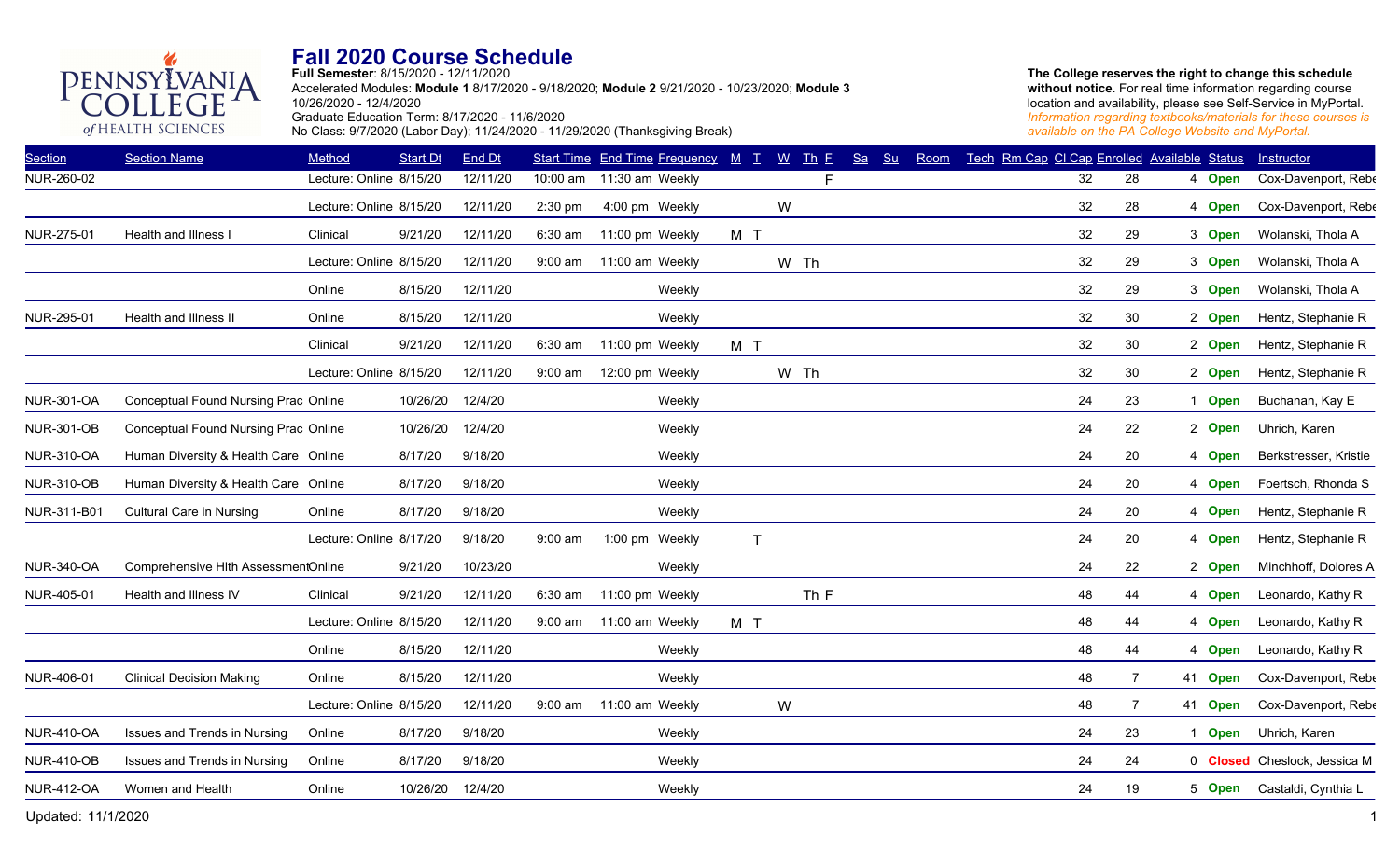

**Full Semester**: 8/15/2020 - 12/11/2020 Accelerated Modules: **Module 1** 8/17/2020 - 9/18/2020; **Module 2** 9/21/2020 - 10/23/2020; **Module 3** 10/26/2020 - 12/4/2020 Graduate Education Term: 8/17/2020 - 11/6/2020 No Class: 9/7/2020 (Labor Day); 11/24/2020 - 11/29/2020 (Thanksgiving Break)

| <b>Section</b>    | <b>Section Name</b>                    | Method         | <b>Start Dt</b> | End Dt   | Start Time End Time Frequency M T | $W$ Th E<br>Sa<br>S <sub>u</sub> | Room | Tech Rm Cap CI Cap Enrolled Available Status |        |             | Instructor            |
|-------------------|----------------------------------------|----------------|-----------------|----------|-----------------------------------|----------------------------------|------|----------------------------------------------|--------|-------------|-----------------------|
| <b>NUR-420-OA</b> | Leadership & Management                | Online         | 8/17/20         | 9/18/20  | Weekly                            |                                  |      | 24                                           | 22     | 2 Open      | Castaldi, Cynthia L   |
| <b>NUR-430-OA</b> | Nursing in a Global Society            | Online         | 8/17/20         | 9/18/20  | Weekly                            |                                  |      | 24                                           | 18     | 6 Open      | Heisey, Deborah Lou   |
| <b>NUR-430-OB</b> | Nursing in a Global Society            | Online         | 8/17/20         | 9/18/20  | Weekly                            |                                  |      | 24                                           | 20     | 4 Open      | Korner, Kimberly T    |
| <b>NUR-612-OA</b> | Assessment, Patho, Pharm I             | Online         | 8/17/20         | 11/6/20  | Weekly                            |                                  |      | 22                                           | 12     | 10 Open     | Wise, Rita E          |
| <b>NUR-620-OA</b> | Applied Practice Nursing Adm           | Online         | 8/17/20         | 11/6/20  | Weekly                            |                                  |      | $\overline{7}$                               | 6<br>1 | <b>Open</b> | Wise, Rita E          |
| <b>NUR-630-OA</b> | Applied Practice Nursing Ed            | Online         | 8/17/20         | 11/6/20  | Weekly                            |                                  |      | 10                                           | 4      | 6 Open      | Wise, Rita E          |
| <b>NUR-640-OA</b> | Advanced Pathophysiology               | Online         | 8/17/20         | 11/6/20  | Weekly                            |                                  |      | 20                                           | 19     | <b>Open</b> | Johnson, Lisa A       |
| <b>NUR-640-OB</b> | Advanced Pathophysiology               | Online         | 8/17/20         | 11/6/20  | Weekly                            |                                  |      | 20                                           | 8      | 12 Open     | Johnson, Lisa A       |
| <b>NUR-650-OA</b> | Neurosci Mental Hith Disorders         | Online         | 8/17/20         | 11/6/20  | Weekly                            |                                  |      | 20                                           | 5      | 15 Open     | Sabella, Donna        |
| <b>NUR-700-OA</b> | Epidemiology & Population Hlth Online  |                | 8/17/20         | 11/6/20  | Weekly                            |                                  |      | 20                                           | 19     | <b>Open</b> | Sabella, Donna        |
| NUR-720-B01       | Family NP Across Lifespan              | <b>Blended</b> | 8/17/20         | 11/6/20  | Weekly                            |                                  |      | 20                                           | 4      | 16 Open     | Wolf, Andrea M        |
| NUR-721-01        | Family NP Practicum I                  | Clinical       | 8/17/20         | 11/6/20  | Weekly                            |                                  |      | 20                                           | 4      | 16 Open     | Wolf, Andrea M        |
| NUR-740-B01       | Adult-Geron Acute Care NP I            | <b>Blended</b> | 8/17/20         | 11/6/20  | Weekly                            |                                  |      | 20                                           | 7      | 13 Open     | Johnson, Lisa A       |
| NUR-741-01        | Adult-Geron Acute Care NP Pra Clinical |                | 8/17/20         | 11/6/20  | Weekly                            |                                  |      | 20                                           | 6      | 14 Open     | Johnson, Lisa A       |
| <b>NUR-801-OA</b> | Intro Doctor of Nursing Pract          | Online         | 8/17/20         | 11/6/20  | Weekly                            |                                  |      | 20                                           | 8      | 12 Open     | Prestoy, Suzanne F    |
| <b>NUR-806-OA</b> | Leadership Practicum                   | Online         | 8/17/20         | 11/6/20  | Weekly                            |                                  |      | 20                                           |        | 16 Open     | Cellini, Kari E       |
| <b>NUR-809-OA</b> | <b>Health Information Technology</b>   | Online         | 8/17/20         | 11/6/20  | Weekly                            |                                  |      | 20                                           | 8      | 12 Open     | Sheinberg, Jennifer A |
| <b>NUR-816-OA</b> | DNP Project I: Planning & Dev Online   |                | 8/17/20         | 11/6/20  | Weekly                            |                                  |      | 20                                           |        | 19 Open     | Prestoy, Suzanne F    |
| <b>NUR-817-OA</b> | DNP Project II Implementatio           | Online         | 8/17/20         | 11/6/20  | Weekly                            |                                  |      | 20                                           |        | 19 Open     | Minchhoff, Dolores A  |
| PHI-210-OA        | Ethical & Legal Dimen Hlth Sci         | Online         | 8/17/20         | 9/27/20  | Weekly                            |                                  |      | 100                                          | 88     | 12 Open     | Price, Vickie L       |
| PHI-210-OB        | Ethical & Legal Dimen Hlth Sci Online  |                | 10/2/20         | 11/15/20 | Weekly                            |                                  |      | 100                                          | 49     | 51 Open     | Frennborn, Lena C     |
| PHI-330-OA        | Ethical Issues in Health Care          | Online         | 8/17/20         | 9/18/20  | Weekly                            |                                  |      | 24                                           | 17     | 7 Open      | Emrhein, David J      |
| PHI-330-OB        | Ethical Issues in Health Care          | Online         | 9/21/20         | 10/23/20 | Weekly                            |                                  |      | 24                                           | 20     | 4 Open      | Olnick, Sage A        |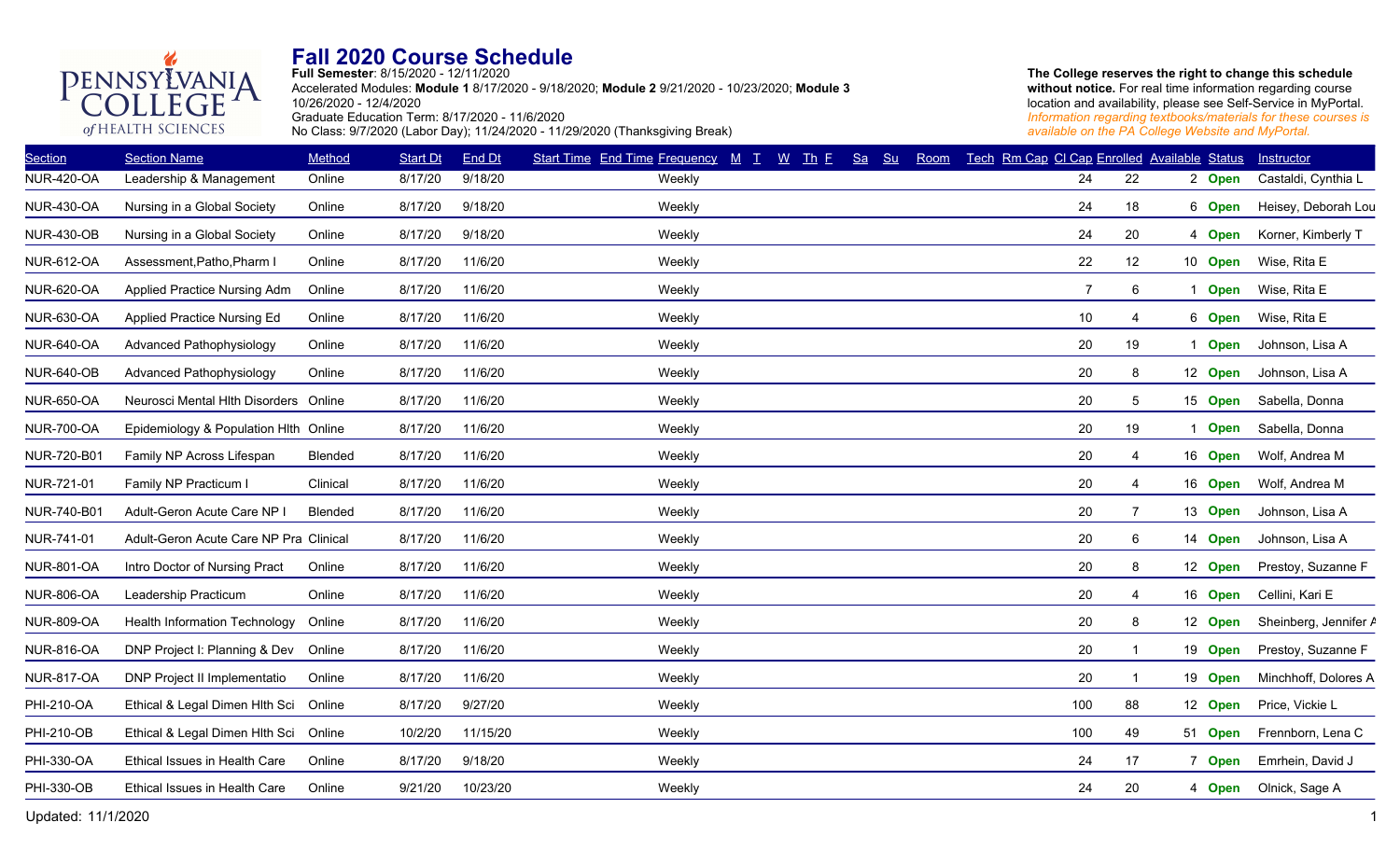

**Full Semester**: 8/15/2020 - 12/11/2020 Accelerated Modules: **Module 1** 8/17/2020 - 9/18/2020; **Module 2** 9/21/2020 - 10/23/2020; **Module 3** 10/26/2020 - 12/4/2020 Graduate Education Term: 8/17/2020 - 11/6/2020 No Class: 9/7/2020 (Labor Day); 11/24/2020 - 11/29/2020 (Thanksgiving Break)

**The College reserves the right to change this schedule**  without notice. For real time information regarding course location and availability, please see Self-Service in MyPortal. *Information regarding textbooks/materials for these courses is available on the PA College Website and MyPortal.*

| <b>Section</b>    | <b>Section Name</b>           | Method                  | <b>Start Dt</b> | <b>End Dt</b> |           | Start Time End Time Frequency M T |              | $W$ Th E | Sa | S <sub>u</sub> | Room        | Tech Rm Cap CI Cap Enrolled Available Status |                |                 |   |             | Instructor                          |
|-------------------|-------------------------------|-------------------------|-----------------|---------------|-----------|-----------------------------------|--------------|----------|----|----------------|-------------|----------------------------------------------|----------------|-----------------|---|-------------|-------------------------------------|
| PHI-330-OD        | Ethical Issues in Health Care | Online                  | 10/26/20        | 12/4/20       |           | Weekly                            |              |          |    |                |             |                                              | 24             | 10 <sup>1</sup> |   | 14 Open     | Price, Vickie L                     |
| PHI-330-OE        | Ethical Issues in Health Care | Online                  | 8/17/20         | 9/18/20       |           | Weekly                            |              |          |    |                |             |                                              | 24             | 11              |   | 13 Open     | Price, Vickie L                     |
| PSY-100-01        | General Psychology            | Online                  | 8/15/20         | 12/11/20      |           | Weekly                            |              |          |    |                |             |                                              | 24             | 23              |   | 1 Open      | Dewald, Lori A                      |
|                   |                               | Lecture: Online 8/15/20 |                 | 12/11/20      | $1:00$ pm | 2:30 pm Weekly                    | M            |          |    |                |             |                                              | 24             | 23              | 1 | <b>Open</b> | Dewald, Lori A                      |
| PSY-100-02        | General Psychology            | Lecture: Online 8/15/20 |                 | 12/11/20      | $1:00$ pm | 2:30 pm Weekly                    |              | W        |    |                |             |                                              | 24             | 20              |   | 4 Open      | Dewald, Lori A                      |
|                   |                               | Online                  | 8/15/20         | 12/11/20      |           | Weekly                            |              |          |    |                |             |                                              | 24             | 20              |   | 4 Open      | Dewald, Lori A                      |
| PSY-100-OA        | General Psychology            | Online                  | 8/17/20         | 9/18/20       |           | Weekly                            |              |          |    |                |             |                                              | 24             | 21              |   | 3 Open      | Dewald, Lori A                      |
| <b>PSY-100-OB</b> | General Psychology            | Online                  | 8/15/20         | 12/11/20      |           | Weekly                            |              |          |    |                |             |                                              | 24             | 21              |   | 3 Open      | Hirko, Carol A                      |
| RAD-101-01        | Radiographic Procedures I     | Lecture: Online 8/17/20 |                 | 12/11/20      |           | 10:00 am 11:50 am Weekly          | M            |          | F. |                |             |                                              | 26             | 25              |   | 1 Open      | Mongeau, Kyle Stefa                 |
|                   |                               | Online                  | 8/17/20         | 12/11/20      |           | Weekly                            |              |          |    |                |             |                                              | 26             | 25              |   | 1 Open      | Mongeau, Kyle Stefa                 |
| RAD-102-01        | <b>Clinical Practice I</b>    | Clinical                | 8/17/20         | 12/11/20      | 8:30 am   | 2:50 pm Weekly                    |              | W        |    |                | <b>HOSP</b> | 16                                           | $\overline{7}$ | 7               |   |             | 0 Closed Mongeau, Kyle Stefa        |
|                   |                               | Laboratory              | 8/17/20         | 12/11/20      | 7:30 am   | 9:20 am Weekly                    | $\mathsf{T}$ |          |    |                |             |                                              | 7              | 7               |   |             | 0 Closed Mongeau, Kyle Stefa        |
| RAD-102-02        | <b>Clinical Practice I</b>    | Clinical                | 8/17/20         | 12/11/20      | 8:30 am   | 2:50 pm Weekly                    |              | Th       |    |                | <b>HOSP</b> | 16                                           | 5              | 4               |   | 1 Open      | Mongeau, Kyle Stefa                 |
|                   |                               | Laboratory              | 8/17/20         | 12/11/20      | 10:00 am  | 11:50 am Weekly                   |              | W        |    |                |             |                                              | 5              | 4               |   | <b>Open</b> | Mongeau, Kyle Stefa                 |
| RAD-102-03        | <b>Clinical Practice I</b>    | Clinical                | 8/17/20         | 12/11/20      | 8:30 am   | 2:50 pm Weekly                    |              | Th       |    |                | <b>HOSP</b> | 16                                           | 6              | 6               |   |             | 0 Closed Mongeau, Kyle Stefa        |
|                   |                               | Laboratory              | 8/17/20         | 12/11/20      | 7:30 am   | 9:20 am Weekly                    |              | W        |    |                |             |                                              | 6              | 6               |   |             | 0 Closed Mongeau, Kyle Stefa        |
| RAD-102-04        | <b>Clinical Practice I</b>    | Clinical                | 8/17/20         | 12/11/20      | 8:30 am   | 2:50 pm Weekly                    |              | W        |    |                | <b>HOSP</b> | 16                                           | $\mathbf{3}$   | 3               |   |             | 0 Closed Mongeau, Kyle Stefa        |
|                   |                               | Laboratory              | 8/17/20         | 12/11/20      | 10:00 am  | 11:50 am Weekly                   | $\mathsf T$  |          |    |                |             |                                              | 3              | 3               |   |             | 0 Closed Mongeau, Kyle Stefa        |
| RAD-102-05        | <b>Clinical Practice I</b>    | Clinical                | 8/17/20         | 12/11/20      | 8:30 am   | 2:50 pm Weekly                    |              | Th       |    |                | OB HOSI     | 4                                            |                | $\mathbf{1}$    |   |             | 0 <b>Closed</b> Mongeau, Kyle Stefa |
|                   |                               | Laboratory              | 8/17/20         | 12/11/20      | 10:00 am  | 11:50 am Weekly                   |              | W        |    |                |             |                                              |                | $\mathbf{1}$    |   |             | 0 Closed Mongeau, Kyle Stefa        |
| RAD-102-06        | <b>Clinical Practice I</b>    | Clinical                | 8/17/20         | 12/11/20      | 8:30 am   | 2:50 pm Weekly                    |              | W        |    |                | <b>HOSP</b> |                                              | $\overline{4}$ | 4               |   |             | 0 Closed Mongeau, Kyle Stefa        |
|                   |                               | Laboratory              | 8/17/20         | 12/11/20      | 10:00 am  | 11:50 am Weekly                   | $\mathsf{T}$ |          |    |                |             |                                              | 4              | 4               |   |             | 0 Closed Mongeau, Kyle Stefa        |
| RAD-131-01        | Radiologic Science I          | Lecture: Online 8/17/20 |                 | 12/11/20      | $9:00$ am | 9:50 am Weekly                    | M            |          | F. |                |             |                                              | 26             | 25              |   |             | Open LaRusso, Marcia L              |
|                   |                               |                         |                 |               |           |                                   |              |          |    |                |             |                                              |                |                 |   |             |                                     |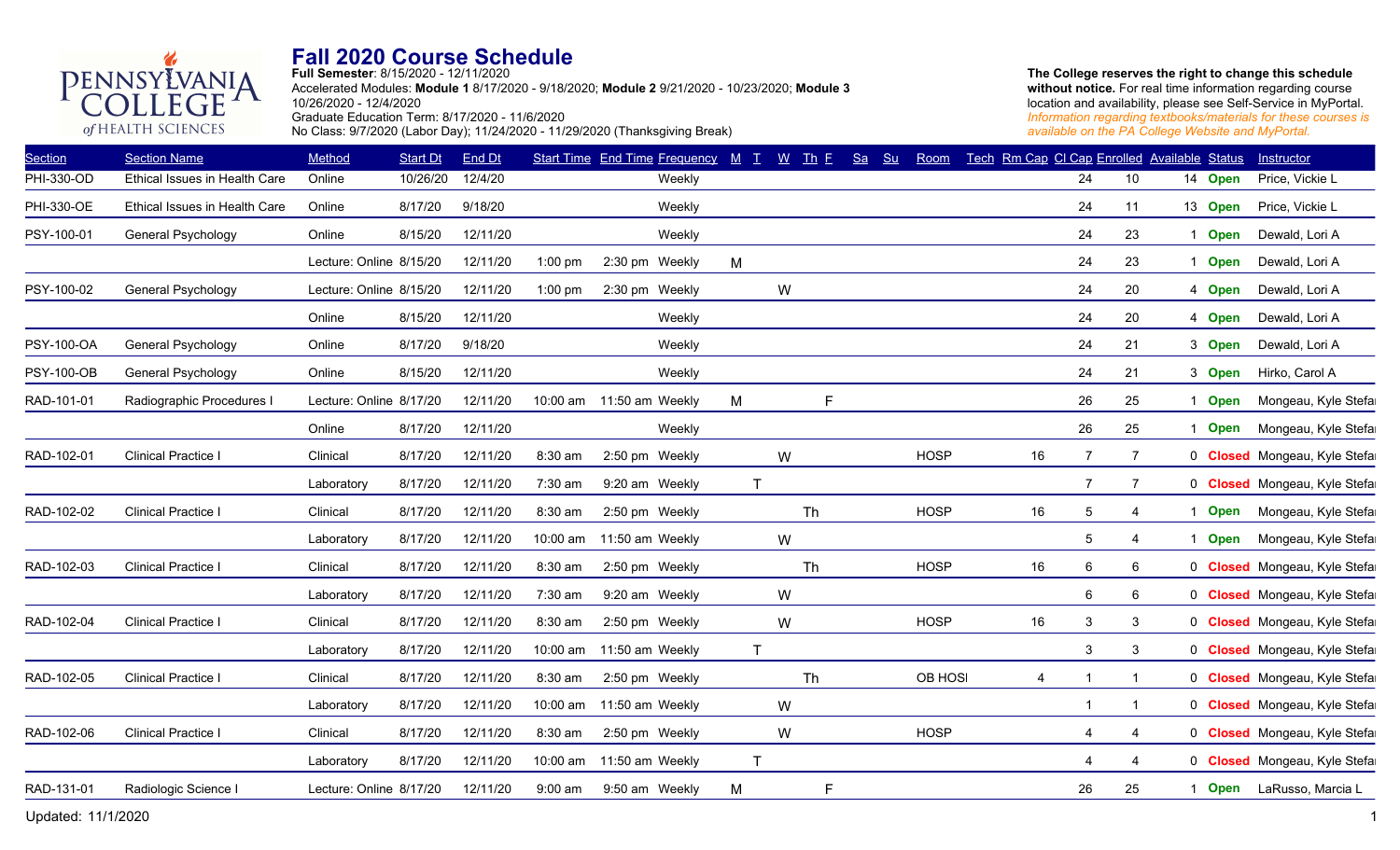

**Full Semester**: 8/15/2020 - 12/11/2020 Accelerated Modules: **Module 1** 8/17/2020 - 9/18/2020; **Module 2** 9/21/2020 - 10/23/2020; **Module 3** 10/26/2020 - 12/4/2020 Graduate Education Term: 8/17/2020 - 11/6/2020 No Class: 9/7/2020 (Labor Day); 11/24/2020 - 11/29/2020 (Thanksgiving Break)

| <b>Section</b> | <b>Section Name</b>         | Method                  | <b>Start Dt</b> | End Dt   |           | Start Time End Time Frequency M T W Th F |     |      | Sa Su | Room | Tech Rm Cap CI Cap Enrolled Available Status |                |             |             | Instructor                   |
|----------------|-----------------------------|-------------------------|-----------------|----------|-----------|------------------------------------------|-----|------|-------|------|----------------------------------------------|----------------|-------------|-------------|------------------------------|
| RAD-131-01     |                             | Online                  | 8/17/20         | 12/11/20 |           | Weekly                                   |     |      |       |      | 26                                           | 25             |             | <b>Open</b> | LaRusso, Marcia L            |
| RAD-207-01     | Advanced Radiograph Proc I  | Online                  | 8/17/20         | 12/11/20 |           | Weekly                                   |     |      |       |      | 24                                           | 20             |             | 4 Open      | LaRusso, Marcia L            |
|                |                             | Lecture: Online 8/17/20 |                 | 12/11/20 | 9:00 am   | 11:50 am Weekly                          |     | W    |       |      | 24                                           | 20             |             | 4 Open      | LaRusso, Marcia L            |
| RAD-208-01     | <b>Clinical Practice IV</b> | Clinical                | 8/17/20         | 12/11/20 |           | Weekly                                   | M T |      |       |      | 12                                           | 12             |             |             | 0 Closed Mongeau, Kyle Stefa |
|                |                             | Laboratory              | 8/17/20         | 12/11/20 | 7:30 am   | 9:30 am Weekly                           |     | Th   |       |      | 12                                           | 12             |             |             | 0 Closed Mongeau, Kyle Stefa |
| RAD-208-02     | <b>Clinical Practice IV</b> | Clinical                | 8/17/20         | 12/11/20 |           | Weekly                                   | M T |      |       |      | 12                                           | 8              |             | 4 Open      | Mongeau, Kyle Stefa          |
|                |                             | Laboratory              | 8/17/20         | 12/11/20 | 7:30 am   | 9:30 am Weekly                           |     | F    |       |      | 12                                           | 8              |             | 4 Open      | Mongeau, Kyle Stefa          |
| RAD-233-01     | Radiologic Science III      | Lecture: Online 8/15/20 |                 | 12/11/20 | 8:00 am   | 8:50 am Weekly                           |     | W    |       |      | 24                                           | 20             |             | 4 Open      | LaRusso, Marcia L            |
|                |                             | Online                  | 8/15/20         | 12/11/20 |           | Weekly                                   |     |      |       |      | 24                                           | 20             |             | 4 Open      | LaRusso, Marcia L            |
| RAD-301-OA     | Computed Tomography Prin    | Online                  | 8/17/20         | 9/18/20  |           | Weekly                                   |     |      |       |      | 24                                           | 8              |             | 16 Open     | McCarty, Marcy J             |
| RAD-361-02     | Mammography Clinical        | Clinical                | 8/15/20         | 12/11/20 |           | Daily                                    |     |      |       |      | $\overline{2}$                               | 1              | $\mathbf 1$ | <b>Open</b> | McCarty, Marcy J             |
| RCP-201-01     | <b>Entry Level Review</b>   | Lecture: Online 8/15/20 |                 | 12/11/20 | 10:00 am  | 11:50 am Weekly                          |     | W    |       |      | 20                                           | 6              |             | 14 Open     | Benner, Joel W               |
|                |                             | Online                  | 8/15/20         | 12/11/20 |           | Weekly                                   |     |      |       |      | 20                                           | 6              |             | 14 Open     | Benner, Joel W               |
| RCP-210-01     | Respiratory Care Proc III   | Online                  | 8/15/20         | 12/11/20 |           | Weekly                                   |     |      |       |      | 20                                           | 7              |             | 13 Open     | Christie, James M            |
|                |                             | Lecture: Online 8/15/20 |                 | 12/11/20 | 12:30 pm  | 3:20 pm Weekly                           |     | W    |       |      | 20                                           | $\overline{7}$ |             | 13 Open     | Christie, James M            |
| RCP-220-01     | Respiratory Care Lab III    | Laboratory              | 8/15/20         | 12/11/20 | 6:30 am   | 10:30 am Weekly                          | M T |      |       |      | $\overline{4}$                               | 3              | -1          | <b>Open</b> | Benner, Joel W               |
| RCP-220-02     | Respiratory Care Lab III    | Laboratory              | 8/15/20         | 12/11/20 | 6:30 am   | 10:30 am Weekly                          |     | Th F |       |      | $\overline{4}$                               | 3              | -1          | <b>Open</b> | Hess, Janelle R              |
| RCP-230-01     | Respiratory Care Theory III | Lecture: Online 8/15/20 |                 | 12/11/20 | 8:00 am   | 9:50 am Weekly                           |     | W    |       |      | 20                                           | 6              |             | 14 Open     | Hess, Janelle R              |
|                |                             | Online                  | 8/15/20         | 12/11/20 |           | Weekly                                   |     |      |       |      | 20                                           | 6              |             | 14 Open     | Hess, Janelle R              |
| RCP-240-01     | RC Clinical Level I         | Clinical                | 8/15/20         | 12/11/20 |           | Weekly                                   | M T |      |       |      | $\overline{4}$                               | 3              | -1          | <b>Open</b> | Benner, Joel W               |
| RCP-240-02     | RC Clinical Level I         | Clinical                | 8/15/20         | 12/11/20 |           | Weekly                                   |     | Th F |       |      | $\overline{4}$                               | 3              | -1          | <b>Open</b> | Benner, Joel W               |
| SOC-100-01     | Introduction to Sociology   | Online                  | 8/15/20         | 12/11/20 |           | Weekly                                   |     |      |       |      | 24                                           | 23             | 1           | <b>Open</b> | Frennborn, Lena C            |
|                |                             | Lecture: Online 8/15/20 |                 | 12/11/20 | $9:00$ am | 10:30 am Weekly                          |     | F    |       |      | 24                                           | 23             | -1          | <b>Open</b> | Frennborn, Lena C            |